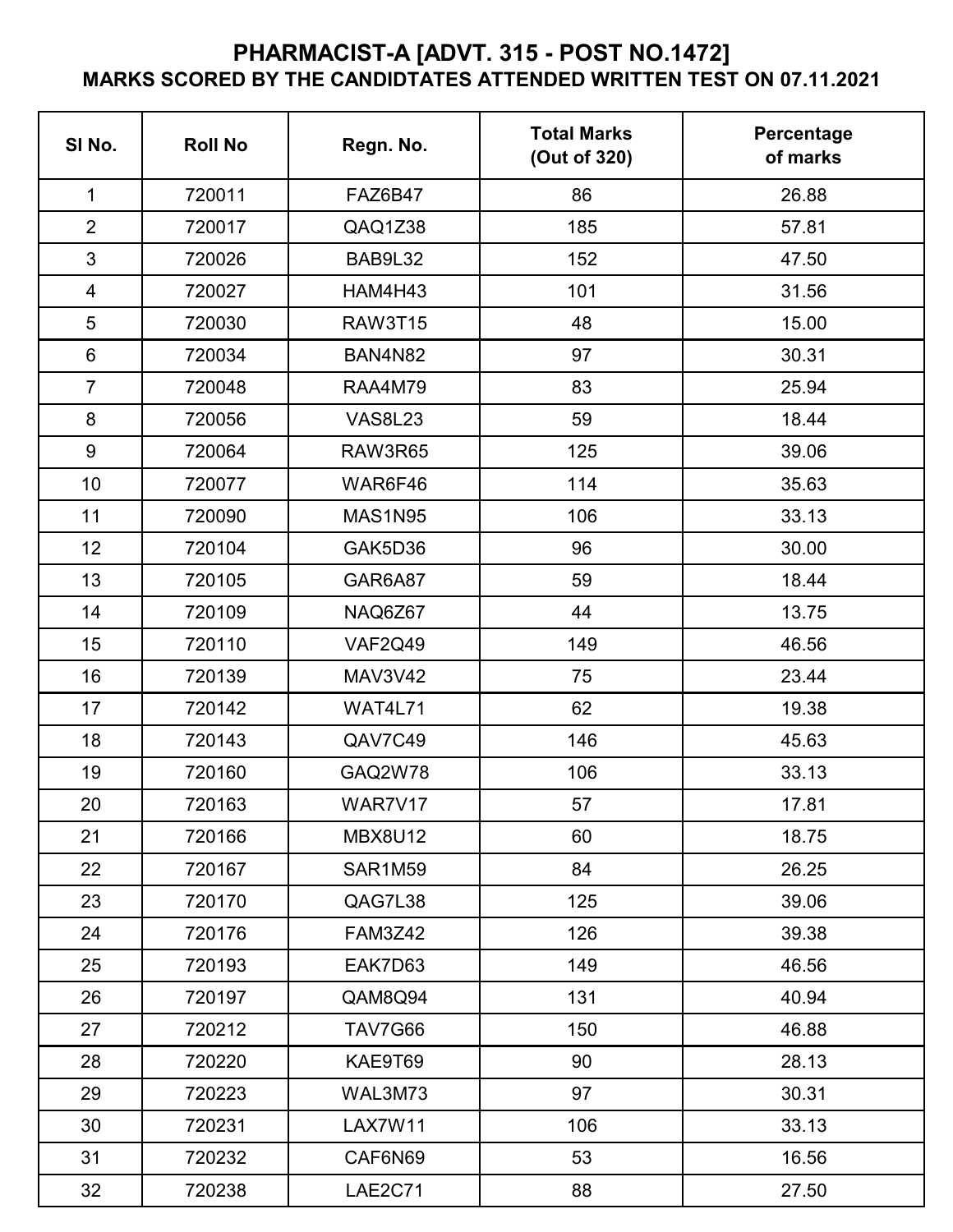| SI No. | <b>Roll No</b> | Regn. No.      | <b>Total Marks</b><br>(Out of 320) | Percentage<br>of marks |
|--------|----------------|----------------|------------------------------------|------------------------|
| 33     | 720241         | <b>DAU4G55</b> | 45                                 | 14.06                  |
| 34     | 720242         | <b>VAP8E41</b> | 84                                 | 26.25                  |
| 35     | 720249         | DAP5A21        | 93                                 | 29.06                  |
| 36     | 720260         | <b>RAN9G55</b> | 120                                | 37.50                  |
| 37     | 720264         | <b>TAP8M72</b> | 117                                | 36.56                  |
| 38     | 720272         | DBQ4A61        | 70                                 | 21.88                  |
| 39     | 720278         | NAZ7K42        | 210                                | 65.63                  |
| 40     | 720287         | <b>FAM8L89</b> | 137                                | 42.81                  |
| 41     | 720308         | <b>RAX2J67</b> | 192                                | 60.00                  |
| 42     | 720312         | HAR6E68        | 92                                 | 28.75                  |
| 43     | 720313         | RAF6K72        | 85                                 | 26.56                  |
| 44     | 720320         | <b>WAW5B39</b> | 189                                | 59.06                  |
| 45     | 720322         | <b>BAL2L45</b> | 84                                 | 26.25                  |
| 46     | 720337         | <b>BBS2D39</b> | 54                                 | 16.88                  |
| 47     | 720343         | KBV2P92        | 52                                 | 16.25                  |
| 48     | 720356         | DAA9Y24        | 90                                 | 28.13                  |
| 49     | 720361         | <b>FAC5A52</b> | 55                                 | 17.19                  |
| 50     | 720364         | <b>VAS7M16</b> | 135                                | 42.19                  |
| 51     | 720371         | NAT9D66        | 120                                | 37.50                  |
| 52     | 720378         | VBY4M95        | 125                                | 39.06                  |
| 53     | 720388         | JAJ4M62        | 20                                 | 6.25                   |
| 54     | 720399         | JAT5L73        | 30                                 | 9.38                   |
| 55     | 720410         | SAF2W63        | 101                                | 31.56                  |
| 56     | 720411         | EBV9F96        | 140                                | 43.75                  |
| 57     | 720412         | CAR2J72        | 75                                 | 23.44                  |
| 58     | 720420         | DAL7V94        | 225                                | 70.31                  |
| 59     | 720427         | <b>CAS8N29</b> | 77                                 | 24.06                  |
| 60     | 720429         | JAA5Z36        | 73                                 | 22.81                  |
| 61     | 720430         | <b>BAW6S61</b> | 200                                | 62.50                  |
| 62     | 720436         | <b>WAS5W84</b> | 124                                | 38.75                  |
| 63     | 720440         | CAL7M96        | 141                                | 44.06                  |
| 64     | 720451         | QAM4F32        | 224                                | 70.00                  |
| 65     | 720457         | <b>MAZ5J41</b> | 102                                | 31.88                  |
| 66     | 720461         | KAY8T16        | 87                                 | 27.19                  |
| 67     | 720470         | SAR7R45        | 60                                 | 18.75                  |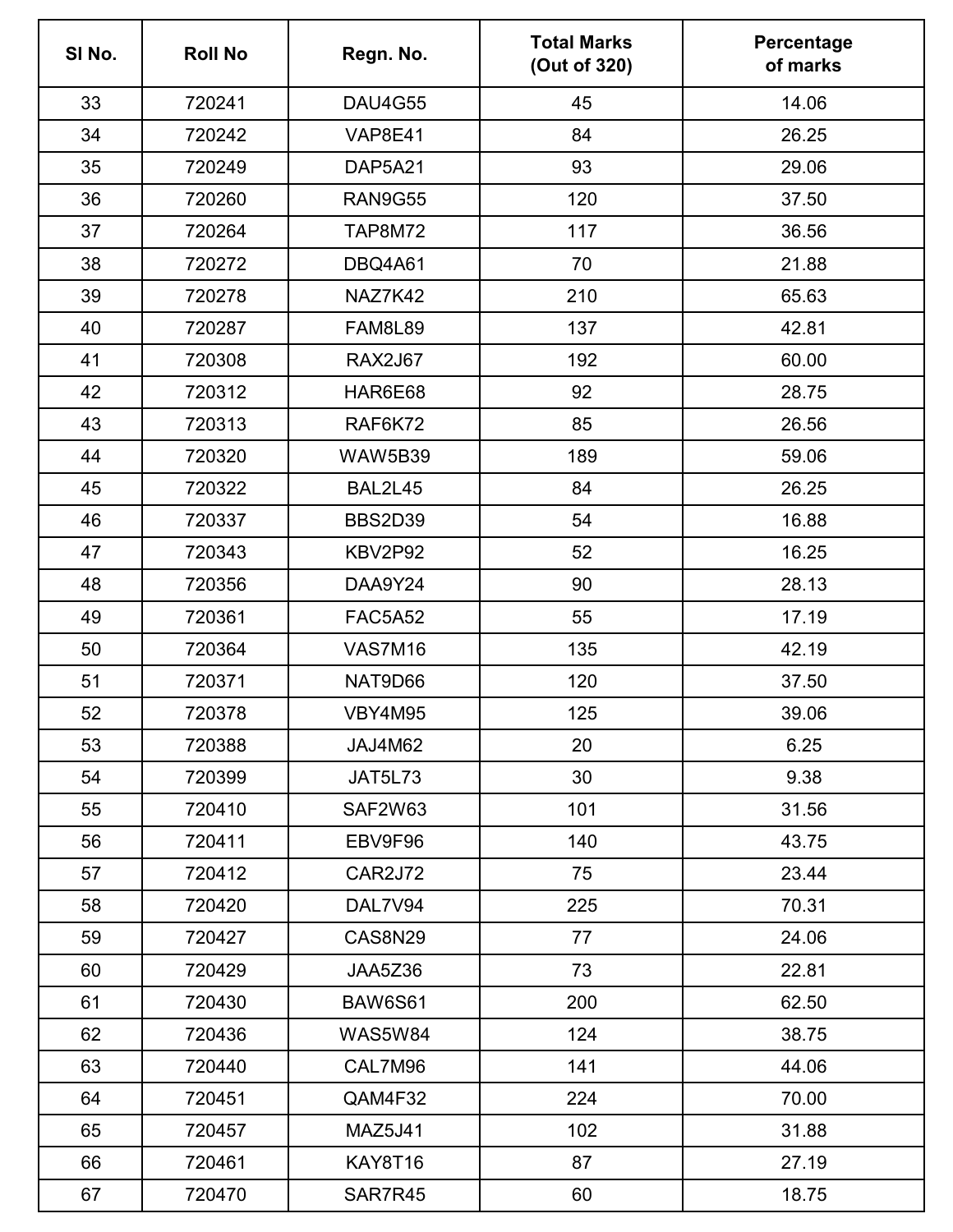| SI No. | <b>Roll No</b> | Regn. No.      | <b>Total Marks</b><br>(Out of 320) | Percentage<br>of marks |
|--------|----------------|----------------|------------------------------------|------------------------|
| 68     | 720471         | <b>EBP5V71</b> | 82                                 | 25.63                  |
| 69     | 720487         | GAX4R79        | 41                                 | 12.81                  |
| 70     | 720489         | <b>PAD5X13</b> | 128                                | 40.00                  |
| 71     | 720495         | <b>TAS2E54</b> | 87                                 | 27.19                  |
| 72     | 720511         | <b>PAX4H31</b> | 211                                | 65.94                  |
| 73     | 720517         | MAU6V88        | 140                                | 43.75                  |
| 74     | 720522         | UAK7R33        | 122                                | 38.13                  |
| 75     | 720528         | GAA8Q62        | 83                                 | 25.94                  |
| 76     | 720529         | JAR7F12        | 85                                 | 26.56                  |
| 77     | 720535         | <b>LAH7S65</b> | 158                                | 49.38                  |
| 78     | 720540         | <b>UAR5S19</b> | 110                                | 34.38                  |
| 79     | 720541         | <b>CAW3Z41</b> | 87                                 | 27.19                  |
| 80     | 720545         | <b>JBQ1M41</b> | 19                                 | 5.94                   |
| 81     | 720551         | <b>FAZ7G28</b> | 134                                | 41.88                  |
| 82     | 720559         | KAW4W42        | 41                                 | 12.81                  |
| 83     | 720561         | CAT7D33        | 97                                 | 30.31                  |
| 84     | 720567         | <b>RAP8M43</b> | 172                                | 53.75                  |
| 85     | 720574         | <b>UAH7V24</b> | 171                                | 53.44                  |
| 86     | 720577         | <b>UBU7W69</b> | 115                                | 35.94                  |
| 87     | 720585         | NAT6Z19        | 80                                 | 25.00                  |
| 88     | 720587         | <b>TAP6Z83</b> | 62                                 | 19.38                  |
| 89     | 720604         | QAM3K58        | 80                                 | 25.00                  |
| 90     | 720610         | LAJ6M78        | 125                                | 39.06                  |
| 91     | 720614         | BBP7B89        | 49                                 | 15.31                  |
| 92     | 720616         | PAS7B39        | 112                                | 35.00                  |
| 93     | 720628         | DAS7J68        | 78                                 | 24.38                  |
| 94     | 720642         | NAL4H41        | 75                                 | 23.44                  |
| 95     | 720651         | <b>WAP4S81</b> | 86                                 | 26.88                  |
| 96     | 720652         | <b>PBY8T51</b> | 70                                 | 21.88                  |
| 97     | 720659         | SAL2H52        | 58                                 | 18.13                  |
| 98     | 720666         | NBV6B68        | 29                                 | 9.06                   |
| 99     | 720670         | <b>HAZ4K29</b> | 118                                | 36.88                  |
| 100    | 720671         | <b>VBU1J46</b> | 77                                 | 24.06                  |
| 101    | 720673         | <b>VAY8G26</b> | 207                                | 64.69                  |
| 102    | 720675         | QAB8C47        | 186                                | 58.13                  |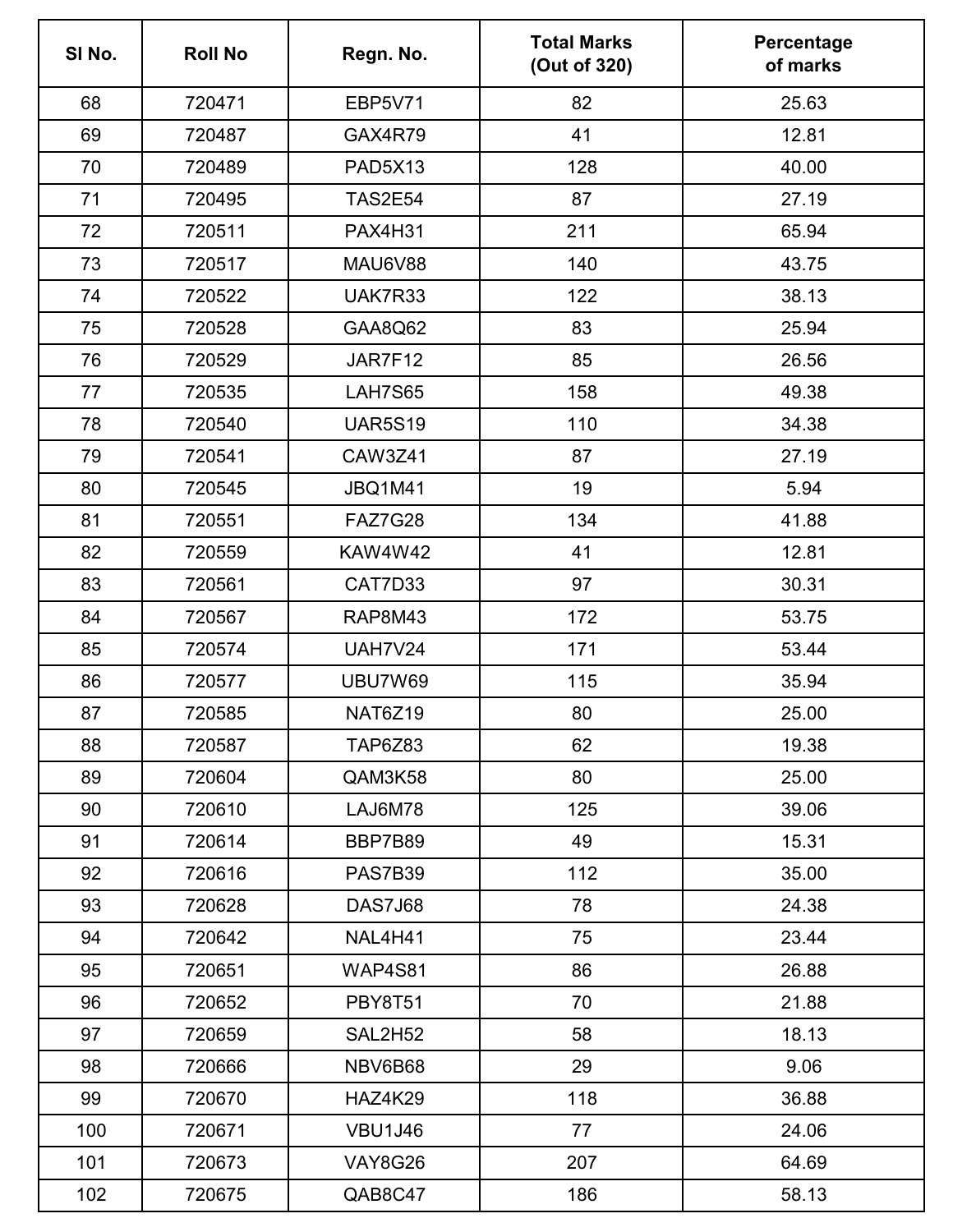| SI No. | <b>Roll No</b> | Regn. No.      | <b>Total Marks</b><br>(Out of 320) | Percentage<br>of marks |
|--------|----------------|----------------|------------------------------------|------------------------|
| 103    | 720676         | <b>JBU3B99</b> | 71                                 | 22.19                  |
| 104    | 720679         | <b>HBP7G25</b> | 40                                 | 12.50                  |
| 105    | 720694         | KAV4Y46        | 10                                 | 3.13                   |
| 106    | 720697         | <b>FAY3N95</b> | 131                                | 40.94                  |
| 107    | 720698         | <b>LAB5N53</b> | 100                                | 31.25                  |
| 108    | 720701         | PAR4Q68        | 89                                 | 27.81                  |
| 109    | 720704         | <b>NAW4M55</b> | 228                                | 71.25                  |
| 110    | 720720         | JAL4Y82        | 121                                | 37.81                  |
| 111    | 720728         | NAK2Y22        | 58                                 | 18.13                  |
| 112    | 720732         | CAL6X23        | 41                                 | 12.81                  |
| 113    | 720746         | <b>VAN5T97</b> | 140                                | 43.75                  |
| 114    | 720748         | <b>JAK3C31</b> | 50                                 | 15.63                  |
| 115    | 720767         | QAX6M95        | 150                                | 46.88                  |
| 116    | 720770         | <b>PAM5V75</b> | 104                                | 32.50                  |
| 117    | 720777         | <b>NAN3Y86</b> | 74                                 | 23.13                  |
| 118    | 720780         | <b>MAA8T12</b> | 110                                | 34.38                  |
| 119    | 720785         | BAJ9Y84        | 133                                | 41.56                  |
| 120    | 720791         | <b>BAY8S61</b> | 71                                 | 22.19                  |
| 121    | 720795         | KAS6A67        | 201                                | 62.81                  |
| 122    | 720796         | <b>NAT8Z21</b> | 70                                 | 21.88                  |
| 123    | 720803         | <b>TAV1C98</b> | 108                                | 33.75                  |
| 124    | 720811         | <b>VAX7Q36</b> | 85                                 | 26.56                  |
| 125    | 720814         | <b>KAV1V45</b> | 93                                 | 29.06                  |
| 126    | 720827         | <b>UAN6J87</b> | 34                                 | 10.63                  |
| 127    | 720829         | EAN8R44        | 196                                | 61.25                  |
| 128    | 720837         | <b>CAM4V53</b> | 198                                | 61.88                  |
| 129    | 720839         | EAX6E98        | 165                                | 51.56                  |
| 130    | 720840         | <b>VAA5M87</b> | 238                                | 74.38                  |
| 131    | 720846         | SAB4C67        | 107                                | 33.44                  |
| 132    | 720854         | <b>FAM2C29</b> | 116                                | 36.25                  |
| 133    | 720859         | QBW1U56        | 49                                 | 15.31                  |
| 134    | 720869         | JAM5D23        | 78                                 | 24.38                  |
| 135    | 720870         | DBV9E14        | 41                                 | 12.81                  |
| 136    | 720875         | GAW4Y69        | 38                                 | 11.88                  |
| 137    | 720877         | BBZ1M75        | 183                                | 57.19                  |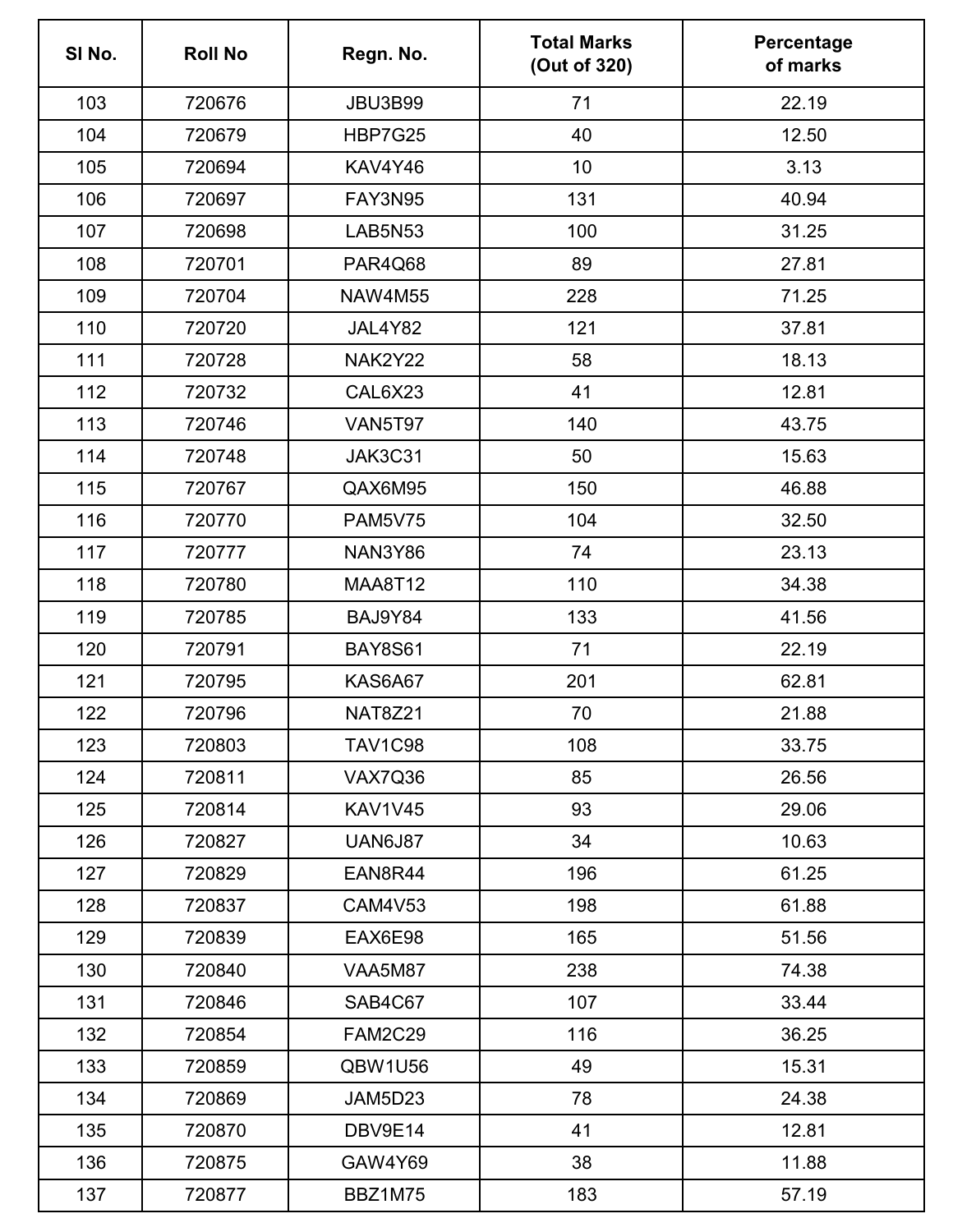| SI No. | <b>Roll No</b> | Regn. No.      | <b>Total Marks</b><br>(Out of 320) | Percentage<br>of marks |
|--------|----------------|----------------|------------------------------------|------------------------|
| 138    | 720891         | <b>UAU4W19</b> | 90                                 | 28.13                  |
| 139    | 720894         | CAN1D92        | 86                                 | 26.88                  |
| 140    | 720901         | <b>FAA4Q43</b> | 87                                 | 27.19                  |
| 141    | 720914         | CAK4W61        | 172                                | 53.75                  |
| 142    | 720916         | MAX1P89        | 91                                 | 28.44                  |
| 143    | 720931         | GAK7R42        | 125                                | 39.06                  |
| 144    | 720933         | <b>UBQ1Q95</b> | 170                                | 53.13                  |
| 145    | 720945         | <b>SBW8F89</b> | 138                                | 43.13                  |
| 146    | 720949         | EAY7Y55        | 60                                 | 18.75                  |
| 147    | 720967         | <b>PAJ3A11</b> | 19                                 | 5.94                   |
| 148    | 720971         | VAL5K75        | 108                                | 33.75                  |
| 149    | 720972         | GAW1Z11        | 231                                | 72.19                  |
| 150    | 720975         | HAR5K14        | 75                                 | 23.44                  |
| 151    | 720976         | <b>TAS1J62</b> | 142                                | 44.38                  |
| 152    | 720981         | <b>TAN6J97</b> | 183                                | 57.19                  |
| 153    | 720998         | HAK4D92        | 61                                 | 19.06                  |
| 154    | 721000         | <b>UAX3A31</b> | 101                                | 31.56                  |
| 155    | 721005         | <b>FAL9M21</b> | 127                                | 39.69                  |
| 156    | 721011         | MAK5Y97        | 73                                 | 22.81                  |
| 157    | 721014         | RAL7T23        | 138                                | 43.13                  |
| 158    | 721023         | <b>EBP6J41</b> | 58                                 | 18.13                  |
| 159    | 721045         | GAN8H45        | 160                                | 50.00                  |
| 160    | 721046         | KAM2D23        | 38                                 | 11.88                  |
| 161    | 721047         | <b>BAJ4U47</b> | 100                                | 31.25                  |
| 162    | 721052         | RAT6H72        | 65                                 | 20.31                  |
| 163    | 721054         | VAQ2C69        | 145                                | 45.31                  |
| 164    | 721064         | KAD8H93        | 114                                | 35.63                  |
| 165    | 721065         | WAW6K25        | 240                                | 75.00                  |
| 166    | 721067         | EBP9E82        | 129                                | 40.31                  |
| 167    | 721071         | UBP5Y86        | 86                                 | 26.88                  |
| 168    | 721080         | WAQ2M19        | 87                                 | 27.19                  |
| 169    | 721082         | <b>RAK5Z22</b> | 135                                | 42.19                  |
| 170    | 721083         | CBV8P44        | 44                                 | 13.75                  |
| 171    | 721084         | <b>TAN8Z43</b> | 76                                 | 23.75                  |
| 172    | 721089         | KAN2B18        | 105                                | 32.81                  |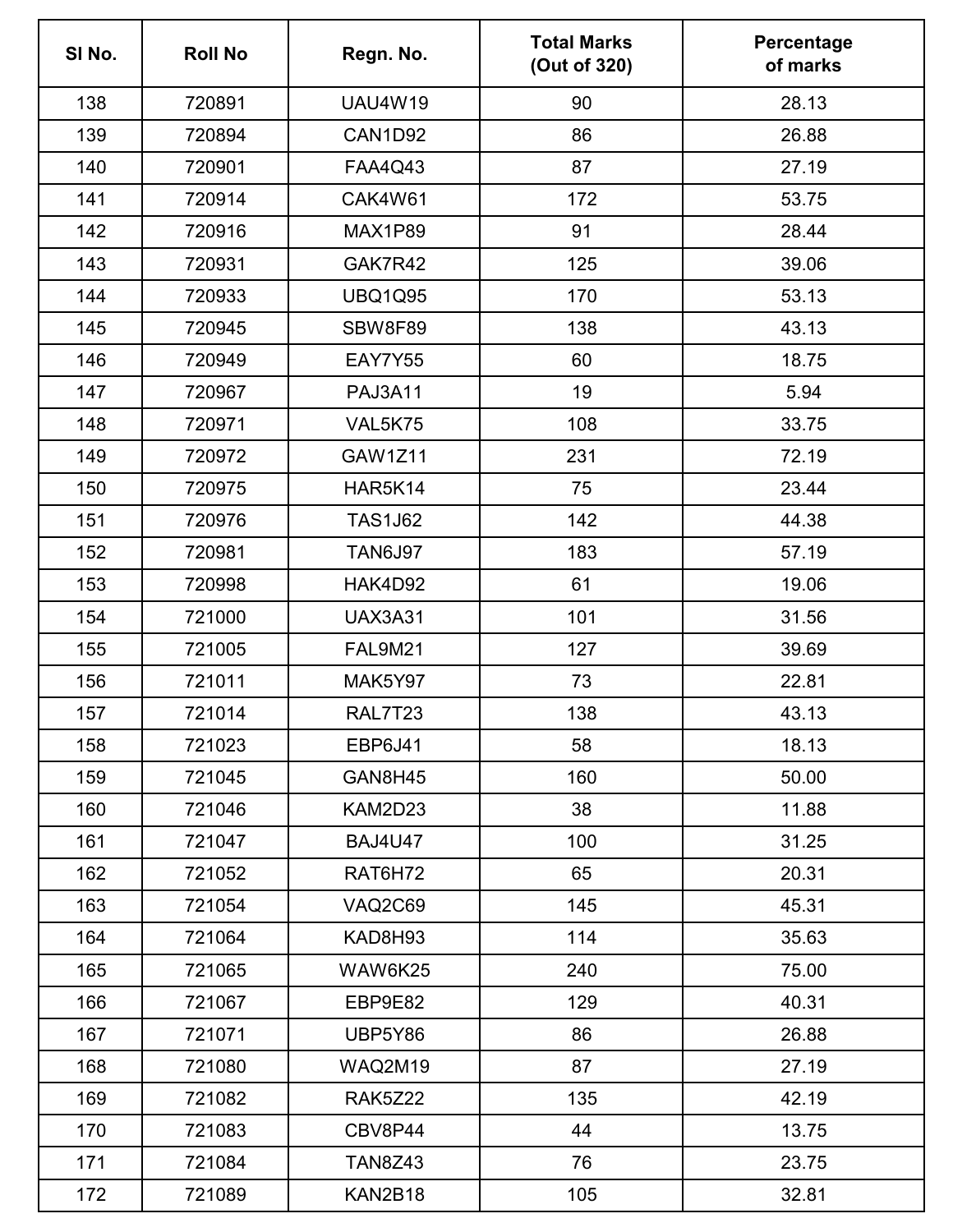| SI No. | <b>Roll No</b> | Regn. No.      | <b>Total Marks</b><br>(Out of 320) | Percentage<br>of marks |
|--------|----------------|----------------|------------------------------------|------------------------|
| 173    | 721093         | <b>LAM7S57</b> | 84                                 | 26.25                  |
| 174    | 721130         | RAD5W36        | 51                                 | 15.94                  |
| 175    | 721131         | <b>TAK5A37</b> | 90                                 | 28.13                  |
| 176    | 721134         | <b>KAR8S65</b> | 50                                 | 15.63                  |
| 177    | 721138         | EAP9F81        | 139                                | 43.44                  |
| 178    | 721150         | CAB3F21        | 105                                | 32.81                  |
| 179    | 721163         | <b>FAV8Y34</b> | 151                                | 47.19                  |
| 180    | 721167         | GBP9R88        | 95                                 | 29.69                  |
| 181    | 721169         | KAW7G71        | 197                                | 61.56                  |
| 182    | 721184         | EAS2P34        | 57                                 | 17.81                  |
| 183    | 721190         | KAF4J13        | 109                                | 34.06                  |
| 184    | 721195         | KBT7N35        | 164                                | 51.25                  |
| 185    | 721197         | QAT1L45        | 215                                | 67.19                  |
| 186    | 721211         | <b>RAL3K71</b> | 87                                 | 27.19                  |
| 187    | 721217         | <b>EBS1B26</b> | 191                                | 59.69                  |
| 188    | 721224         | PAM9Q36        | 63                                 | 19.69                  |
| 189    | 721241         | <b>TAX3T98</b> | 95                                 | 29.69                  |
| 190    | 721247         | <b>TBP5Z53</b> | 84                                 | 26.25                  |
| 191    | 721255         | <b>LAN8G45</b> | 177                                | 55.31                  |
| 192    | 721266         | <b>PAU9V77</b> | 128                                | 40.00                  |
| 193    | 721267         | WAT9N12        | 89                                 | 27.81                  |
| 194    | 721269         | <b>UAF4N13</b> | 122                                | 38.13                  |
| 195    | 721270         | <b>HAZ7J58</b> | 130                                | 40.63                  |
| 196    | 721271         | WAC5X78        | 163                                | 50.94                  |
| 197    | 721294         | <b>BBP5S74</b> | 132                                | 41.25                  |
| 198    | 721298         | FAN3R78        | 100                                | 31.25                  |
| 199    | 721309         | <b>PBP5B42</b> | 54                                 | 16.88                  |
| 200    | 721312         | <b>SAS8X58</b> | 63                                 | 19.69                  |
| 201    | 721315         | <b>SBQ3S31</b> | 45                                 | 14.06                  |
| 202    | 721317         | NAL7K68        | 148                                | 46.25                  |
| 203    | 721334         | <b>BAU8S12</b> | 128                                | 40.00                  |
| 204    | 721337         | JAC6V61        | 93                                 | 29.06                  |
| 205    | 721340         | EAV3F99        | 112                                | 35.00                  |
| 206    | 721365         | <b>NAF7Q29</b> | 5                                  | 1.56                   |
| 207    | 721368         | <b>MAS5H91</b> | 109                                | 34.06                  |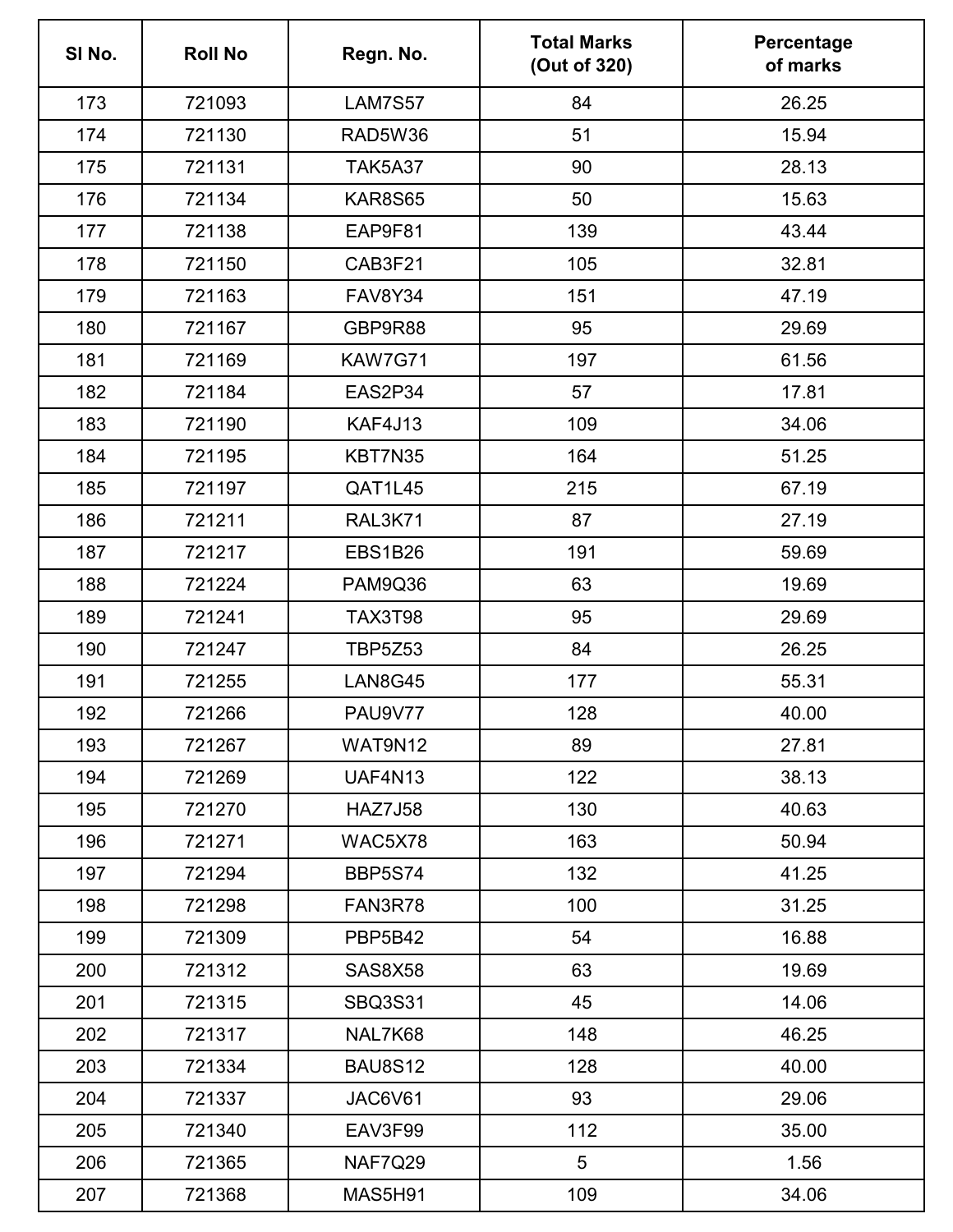| SI No. | <b>Roll No</b> | Regn. No.      | <b>Total Marks</b><br>(Out of 320) | Percentage<br>of marks |
|--------|----------------|----------------|------------------------------------|------------------------|
| 208    | 721386         | GAP4B55        | 202                                | 63.13                  |
| 209    | 721394         | <b>TAA4P79</b> | 186                                | 58.13                  |
| 210    | 721399         | <b>PAM2X32</b> | 129                                | 40.31                  |
| 211    | 721407         | NAF1H14        | 207                                | 64.69                  |
| 212    | 721409         | GAY1H36        | 199                                | 62.19                  |
| 213    | 721421         | QAC7N36        | 81                                 | 25.31                  |
| 214    | 721426         | <b>CAS4A33</b> | 120                                | 37.50                  |
| 215    | 721435         | QBS3X77        | 114                                | 35.63                  |
| 216    | 721436         | SAN4H49        | 211                                | 65.94                  |
| 217    | 721459         | JAP9E52        | 132                                | 41.25                  |
| 218    | 721482         | GAH6N23        | 102                                | 31.88                  |
| 219    | 721484         | KAG5P65        | 183                                | 57.19                  |
| 220    | 721496         | BAA9P63        | 112                                | 35.00                  |
| 221    | 721511         | <b>TAG5B66</b> | 185                                | 57.81                  |
| 222    | 721517         | <b>BAU8A41</b> | 80                                 | 25.00                  |
| 223    | 721520         | KAD1B33        | 50                                 | 15.63                  |
| 224    | 721522         | <b>PAB2G87</b> | 87                                 | 27.19                  |
| 225    | 721524         | <b>HAR5W27</b> | 86                                 | 26.88                  |
| 226    | 721544         | UAL3P63        | 119                                | 37.19                  |
| 227    | 721545         | MAL7D37        | 33                                 | 10.31                  |
| 228    | 721549         | UAK1F18        | 74                                 | 23.13                  |
| 229    | 721552         | DAW2H36        | 91                                 | 28.44                  |
| 230    | 721558         | EBT9J44        | 251                                | 78.44                  |
| 231    | 721559         | <b>NAS4Y17</b> | 51                                 | 15.94                  |
| 232    | 721576         | KAC3K77        | 40                                 | 12.50                  |
| 233    | 721582         | <b>BAW5Y63</b> | 95                                 | 29.69                  |
| 234    | 721586         | <b>RAQ8T28</b> | 86                                 | 26.88                  |
| 235    | 721602         | EAP7P42        | 87                                 | 27.19                  |
| 236    | 721604         | QAJ8H58        | 107                                | 33.44                  |
| 237    | 721605         | MAB3A17        | 180                                | 56.25                  |
| 238    | 721619         | CAJ8X22        | 128                                | 40.00                  |
| 239    | 721643         | JAD6C56        | 136                                | 42.50                  |
| 240    | 721654         | <b>EBV5V97</b> | 65                                 | 20.31                  |
| 241    | 721663         | <b>NAD5J52</b> | 178                                | 55.63                  |
| 242    | 721667         | SBP7P85        | 89                                 | 27.81                  |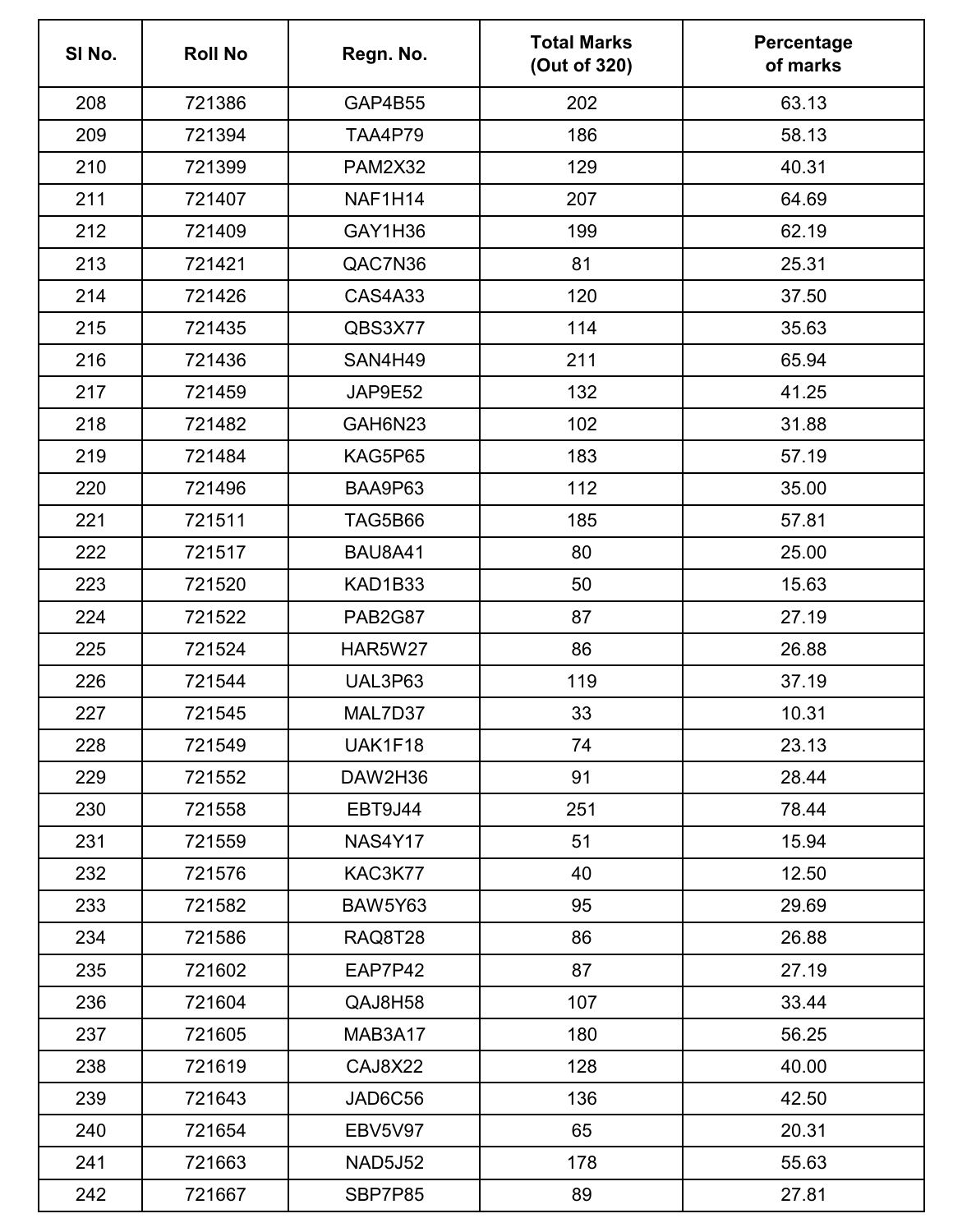| SI No. | <b>Roll No</b> | Regn. No.      | <b>Total Marks</b><br>(Out of 320) | Percentage<br>of marks |
|--------|----------------|----------------|------------------------------------|------------------------|
| 243    | 721686         | SAR4L69        | 164                                | 51.25                  |
| 244    | 721694         | CAY4A88        | 56                                 | 17.50                  |
| 245    | 721695         | QBW5R68        | 70                                 | 21.88                  |
| 246    | 721696         | KAB6F72        | 93                                 | 29.06                  |
| 247    | 721702         | QAV6W89        | 87                                 | 27.19                  |
| 248    | 721717         | JAL8W62        | 65                                 | 20.31                  |
| 249    | 721718         | PAP9M61        | 69                                 | 21.56                  |
| 250    | 721722         | BAZ7B15        | 72                                 | 22.50                  |
| 251    | 721731         | <b>SAS1Y71</b> | 73                                 | 22.81                  |
| 252    | 721733         | <b>GAS1V32</b> | 80                                 | 25.00                  |
| 253    | 721734         | <b>PAZ6K56</b> | 183                                | 57.19                  |
| 254    | 721741         | DAK9N52        | 122                                | 38.13                  |
| 255    | 721744         | RAN9K76        | 85                                 | 26.56                  |
| 256    | 721746         | <b>DAZ5S53</b> | 83                                 | 25.94                  |
| 257    | 721747         | <b>JAW9A55</b> | 219                                | 68.44                  |
| 258    | 721750         | <b>LAM4J71</b> | 75                                 | 23.44                  |
| 259    | 721757         | <b>MAM7V98</b> | 161                                | 50.31                  |
| 260    | 721762         | FAM6E61        | 133                                | 41.56                  |
| 261    | 721770         | RAL3R46        | 79                                 | 24.69                  |
| 262    | 721774         | PBR5Z54        | 79                                 | 24.69                  |
| 263    | 721779         | <b>UAY1D81</b> | 110                                | 34.38                  |
| 264    | 721781         | <b>UAS7S46</b> | 73                                 | 22.81                  |
| 265    | 721783         | <b>NAR7S35</b> | 138                                | 43.13                  |
| 266    | 721787         | RAX9D32        | 70                                 | 21.88                  |
| 267    | 721802         | KAS2H11        | 78                                 | 24.38                  |
| 268    | 721805         | JAZ3J28        | 174                                | 54.38                  |
| 269    | 721809         | DAM3G52        | 89                                 | 27.81                  |
| 270    | 721810         | BAM1C28        | 88                                 | 27.50                  |
| 271    | 721817         | JBR5Q93        | 125                                | 39.06                  |
| 272    | 721818         | <b>VBU1X29</b> | 80                                 | 25.00                  |
| 273    | 721825         | KBP6L29        | 105                                | 32.81                  |
| 274    | 721836         | <b>TAU7C49</b> | 59                                 | 18.44                  |
| 275    | 721837         | NAC9D12        | 113                                | 35.31                  |
| 276    | 721840         | RAN6Q83        | 83                                 | 25.94                  |
| 277    | 721849         | SAE9K44        | 103                                | 32.19                  |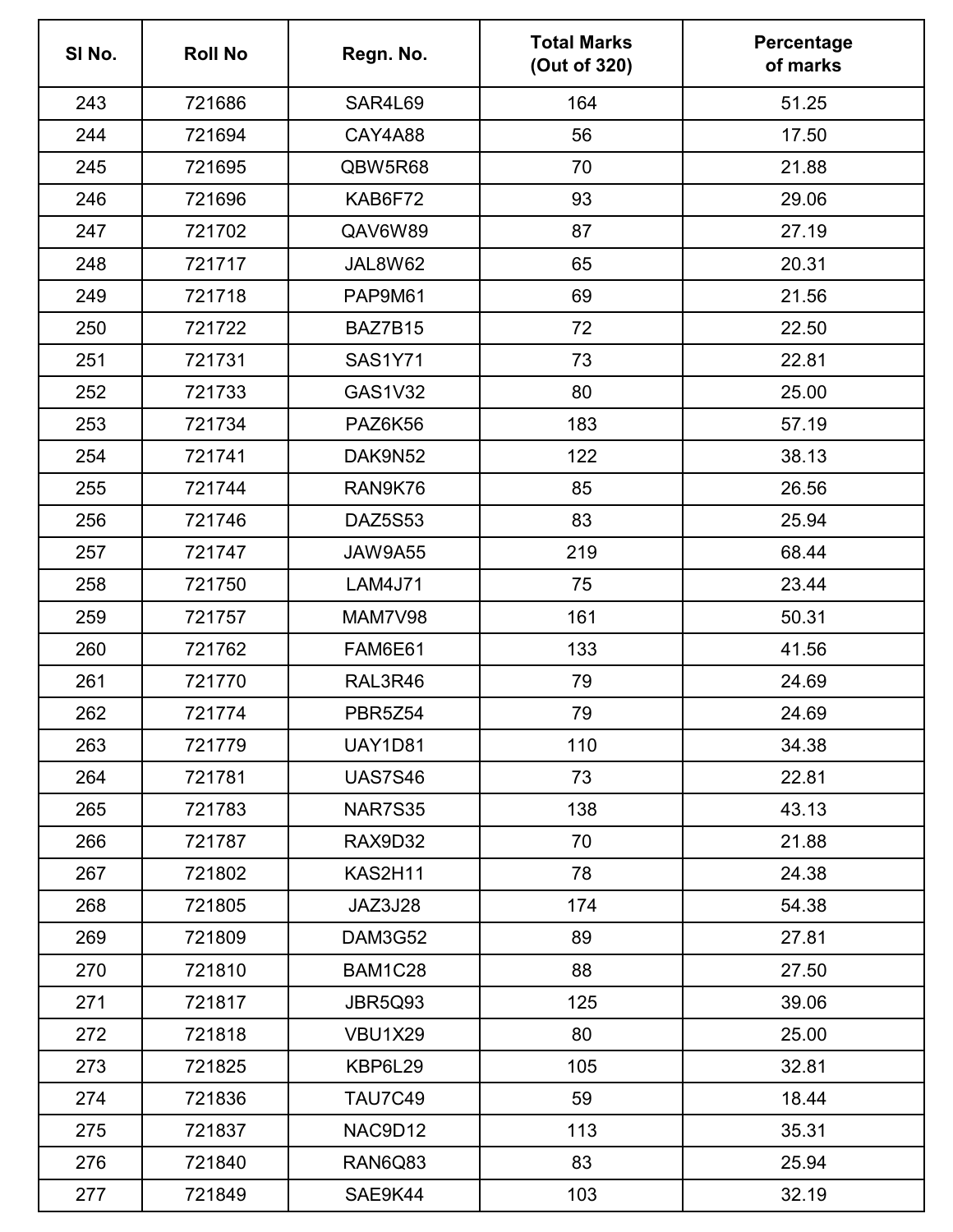| SI No. | <b>Roll No</b> | Regn. No.      | <b>Total Marks</b><br>(Out of 320) | Percentage<br>of marks |
|--------|----------------|----------------|------------------------------------|------------------------|
| 278    | 721854         | <b>SBW1R51</b> | 80                                 | 25.00                  |
| 279    | 721855         | DAZ7N67        | 134                                | 41.88                  |
| 280    | 721887         | <b>FAM1Q22</b> | 67                                 | 20.94                  |
| 281    | 721897         | <b>LAY8E26</b> | 114                                | 35.63                  |
| 282    | 721903         | <b>HBP5A99</b> | 57                                 | 17.81                  |
| 283    | 721917         | VAM8R66        | 175                                | 54.69                  |
| 284    | 721924         | KAT1N76        | 129                                | 40.31                  |
| 285    | 721929         | JAP6L21        | 118                                | 36.88                  |
| 286    | 721945         | <b>FAM3Z94</b> | 112                                | 35.00                  |
| 287    | 721956         | EAQ3P81        | 102                                | 31.88                  |
| 288    | 721983         | <b>GAR9J31</b> | 107                                | 33.44                  |
| 289    | 721984         | RAN7W65        | 107                                | 33.44                  |
| 290    | 721985         | RAW9L66        | 127                                | 39.69                  |
| 291    | 721989         | MBU8D84        | 132                                | 41.25                  |
| 292    | 721993         | QAC3N23        | 135                                | 42.19                  |
| 293    | 721994         | <b>CAM8M12</b> | 118                                | 36.88                  |
| 294    | 721995         | <b>UAA4C54</b> | 133                                | 41.56                  |
| 295    | 722006         | QAJ8J28        | 88                                 | 27.50                  |
| 296    | 722007         | MAF2P61        | 94                                 | 29.38                  |
| 297    | 722015         | VAP9J18        | 29                                 | 9.06                   |
| 298    | 722017         | <b>FAH5E23</b> | 95                                 | 29.69                  |
| 299    | 722025         | PAS5P27        | 158                                | 49.38                  |
| 300    | 722028         | <b>KAZ8S65</b> | 238                                | 74.38                  |
| 301    | 722030         | <b>MAS3Z38</b> | 22                                 | 6.88                   |
| 302    | 722036         | <b>VAR4S17</b> | 215                                | 67.19                  |
| 303    | 722040         | LAR7V81        | 135                                | 42.19                  |
| 304    | 722058         | <b>MAC1W65</b> | 103                                | 32.19                  |
| 305    | 722061         | LAG8D94        | 50                                 | 15.63                  |
| 306    | 722066         | MAZ6W87        | 159                                | 49.69                  |
| 307    | 722069         | SBW2B36        | 190                                | 59.38                  |
| 308    | 722077         | <b>FAS8J33</b> | 81                                 | 25.31                  |
| 309    | 722089         | CAZ6Q41        | 135                                | 42.19                  |
| 310    | 722092         | LAK4A92        | 85                                 | 26.56                  |
| 311    | 722093         | <b>TAF3V73</b> | 14                                 | 4.38                   |
| 312    | 722127         | KAR9W99        | 133                                | 41.56                  |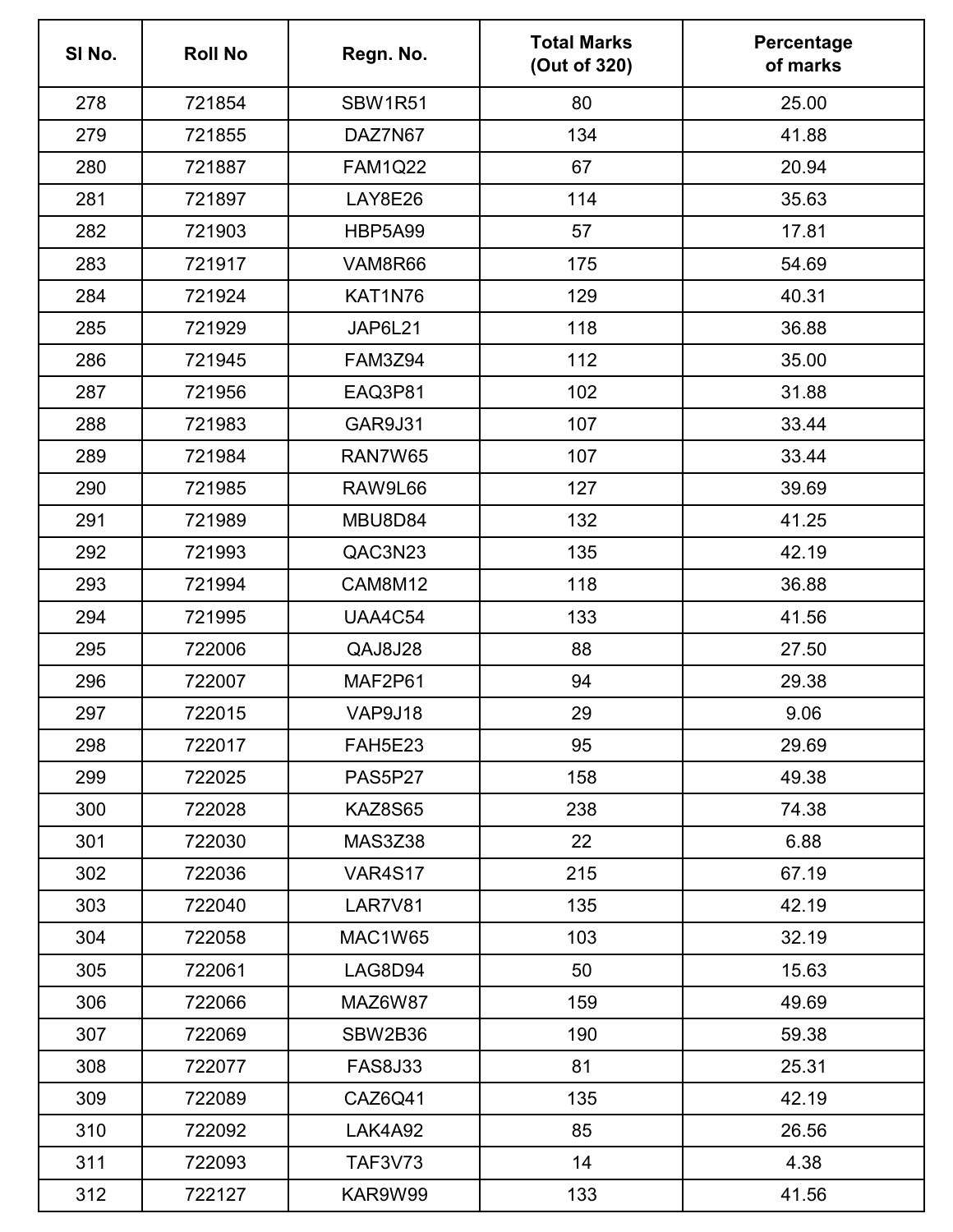| SI No. | <b>Roll No</b> | Regn. No.      | <b>Total Marks</b><br>(Out of 320) | Percentage<br>of marks |
|--------|----------------|----------------|------------------------------------|------------------------|
| 313    | 722133         | <b>HAS4D13</b> | 69                                 | 21.56                  |
| 314    | 722142         | <b>GAW1G86</b> | 146                                | 45.63                  |
| 315    | 722152         | <b>VAS2D79</b> | 90                                 | 28.13                  |
| 316    | 722155         | BBW3A57        | 103                                | 32.19                  |
| 317    | 722185         | CAK7W48        | 96                                 | 30.00                  |
| 318    | 722190         | <b>PAX1T27</b> | 207                                | 64.69                  |
| 319    | 722196         | CAG4E16        | 70                                 | 21.88                  |
| 320    | 722197         | BAJ3P72        | 55                                 | 17.19                  |
| 321    | 722203         | <b>CAX5L13</b> | 127                                | 39.69                  |
| 322    | 722205         | MAG1X36        | 66                                 | 20.63                  |
| 323    | 722206         | LAG6M56        | 116                                | 36.25                  |
| 324    | 722208         | NAB5P63        | 70                                 | 21.88                  |
| 325    | 722226         | <b>NAV4A87</b> | 50                                 | 15.63                  |
| 326    | 722228         | VAM6E26        | 204                                | 63.75                  |
| 327    | 722244         | GAB2K19        | 46                                 | 14.38                  |
| 328    | 722255         | <b>BAR2A49</b> | 62                                 | 19.38                  |
| 329    | 722269         | BAZ6J86        | 159                                | 49.69                  |
| 330    | 722273         | <b>UAP4U33</b> | 106                                | 33.13                  |
| 331    | 722286         | WAM8H25        | 101                                | 31.56                  |
| 332    | 722294         | QAR7A19        | 110                                | 34.38                  |
| 333    | 722296         | <b>EAT3V96</b> | 157                                | 49.06                  |
| 334    | 722297         | HAR7D32        | 168                                | 52.50                  |
| 335    | 722299         | <b>KBP5U12</b> | 25                                 | 7.81                   |
| 336    | 722304         | <b>RAG1X54</b> | 120                                | 37.50                  |
| 337    | 722308         | VAA1P95        | 77                                 | 24.06                  |
| 338    | 722309         | KAE8X66        | 106                                | 33.13                  |
| 339    | 722339         | <b>FAE5U41</b> | 240                                | 75.00                  |
| 340    | 722340         | KAM6V45        | 95                                 | 29.69                  |
| 341    | 722349         | EBP9H59        | 71                                 | 22.19                  |
| 342    | 722352         | <b>WAQ8W51</b> | 170                                | 53.13                  |
| 343    | 722353         | <b>PAD1S57</b> | 69                                 | 21.56                  |
| 344    | 722366         | <b>SAW5P52</b> | 72                                 | 22.50                  |
| 345    | 722374         | LAX1D95        | 52                                 | 16.25                  |
| 346    | 722383         | EAU5C87        | 112                                | 35.00                  |
| 347    | 722385         | <b>UAT9Q81</b> | 190                                | 59.38                  |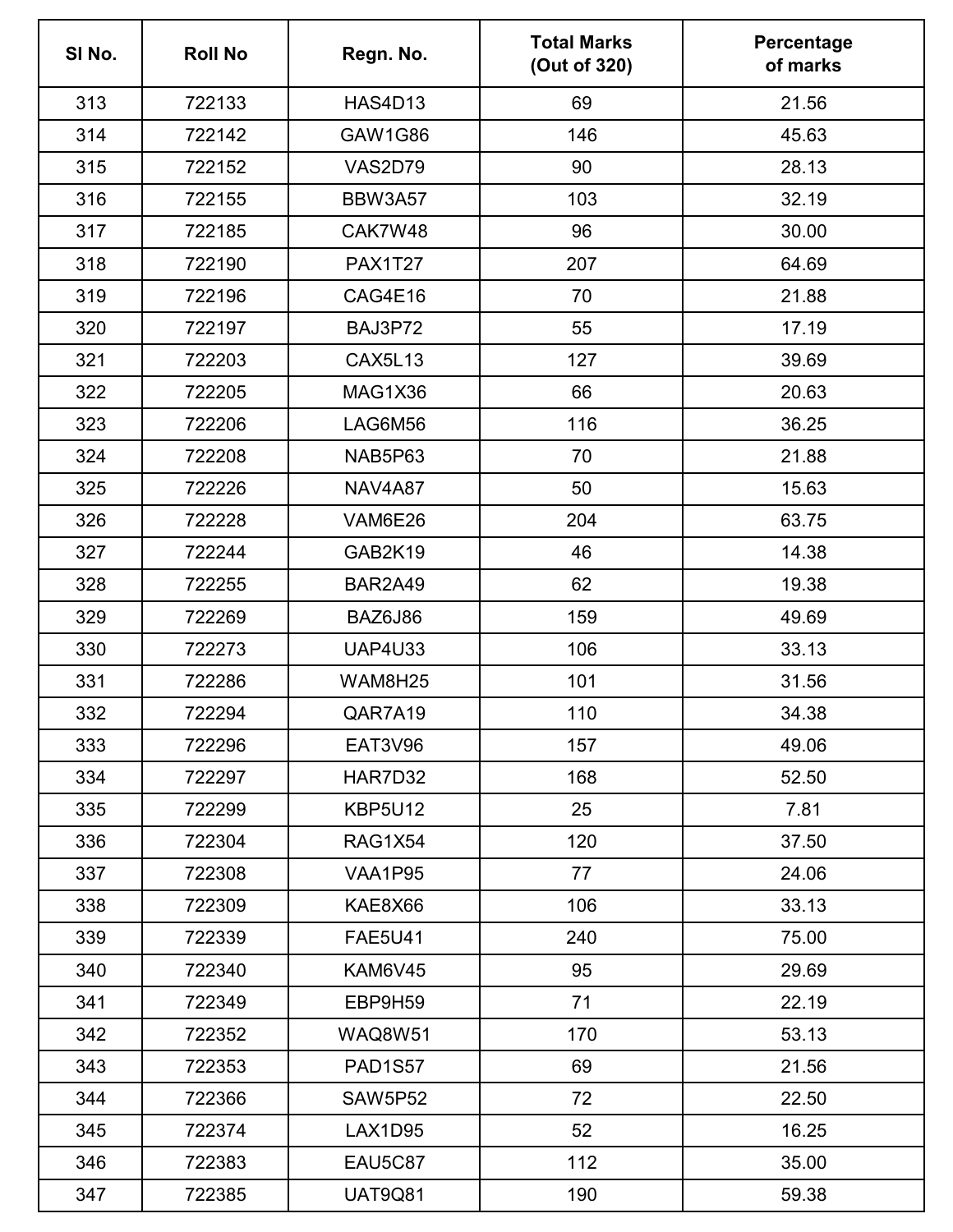| SI No. | <b>Roll No</b> | Regn. No.      | <b>Total Marks</b><br>(Out of 320) | Percentage<br>of marks |
|--------|----------------|----------------|------------------------------------|------------------------|
| 348    | 722389         | QAN8J74        | 207                                | 64.69                  |
| 349    | 722392         | <b>VBW2S14</b> | 143                                | 44.69                  |
| 350    | 722395         | GAG6C54        | 225                                | 70.31                  |
| 351    | 722401         | NAT8K99        | 103                                | 32.19                  |
| 352    | 722421         | <b>RAW1M23</b> | 129                                | 40.31                  |
| 353    | 722424         | <b>EAK4J79</b> | 118                                | 36.88                  |
| 354    | 722430         | VAK2L48        | 150                                | 46.88                  |
| 355    | 722435         | QAT8C25        | 96                                 | 30.00                  |
| 356    | 722441         | KAP8H83        | 68                                 | 21.25                  |
| 357    | 722453         | <b>LAF3G15</b> | 175                                | 54.69                  |
| 358    | 722455         | MAP4S43        | 150                                | 46.88                  |
| 359    | 722458         | QAR9Z49        | 58                                 | 18.13                  |
| 360    | 722459         | <b>LAW1E43</b> | 139                                | 43.44                  |
| 361    | 722482         | <b>RAT5M57</b> | 135                                | 42.19                  |
| 362    | 722485         | DAF5B67        | 110                                | 34.38                  |
| 363    | 722489         | <b>EAW4W84</b> | 114                                | 35.63                  |
| 364    | 722505         | <b>BAS5Y71</b> | 172                                | 53.75                  |
| 365    | 722517         | <b>TAV4E83</b> | 139                                | 43.44                  |
| 366    | 722520         | <b>TAS4P18</b> | 61                                 | 19.06                  |
| 367    | 722528         | QAY5Y96        | 54                                 | 16.88                  |
| 368    | 722530         | BAZ8D99        | 79                                 | 24.69                  |
| 369    | 722537         | KAT6M31        | 117                                | 36.56                  |
| 370    | 722541         | KBV1T47        | 131                                | 40.94                  |
| 371    | 722548         | <b>EAW4J23</b> | 115                                | 35.94                  |
| 372    | 722552         | <b>TAP1B98</b> | 152                                | 47.50                  |
| 373    | 722553         | JAY5A86        | 240                                | 75.00                  |
| 374    | 722558         | <b>HAQ5B51</b> | 22                                 | 6.88                   |
| 375    | 722562         | <b>PAF8S92</b> | 90                                 | 28.13                  |
| 376    | 722571         | UBX5H18        | 164                                | 51.25                  |
| 377    | 722573         | HBX2N73        | 8                                  | 2.50                   |
| 378    | 722576         | QBR3Z38        | 67                                 | 20.94                  |
| 379    | 722584         | RAB9F14        | 155                                | 48.44                  |
| 380    | 722586         | SAM8G82        | 55                                 | 17.19                  |
| 381    | 722593         | <b>UAA1J64</b> | 131                                | 40.94                  |
| 382    | 722598         | SAU5F96        | 150                                | 46.88                  |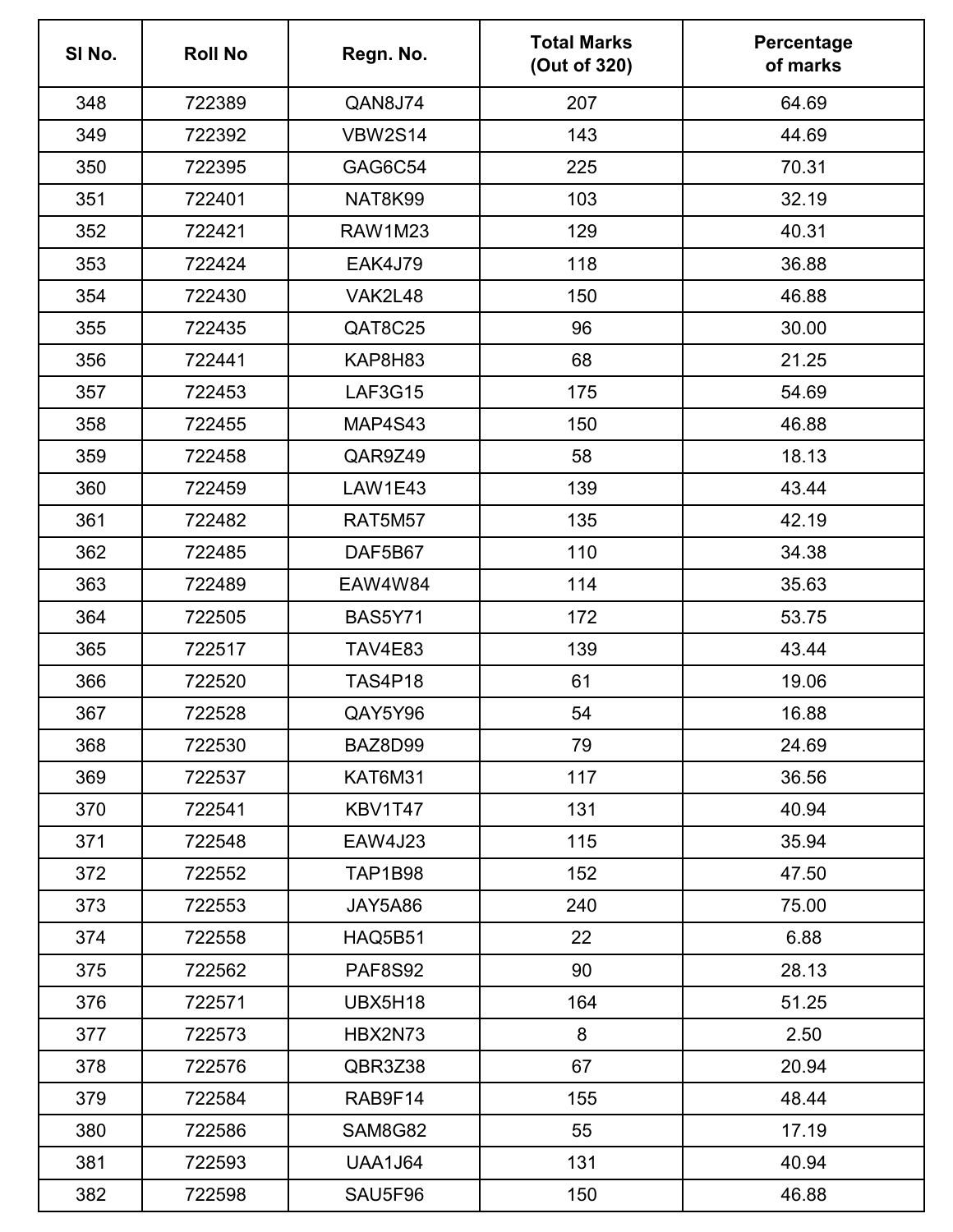| SI No. | <b>Roll No</b> | Regn. No.      | <b>Total Marks</b><br>(Out of 320) | Percentage<br>of marks |
|--------|----------------|----------------|------------------------------------|------------------------|
| 383    | 722609         | VAN5D46        | 88                                 | 27.50                  |
| 384    | 722611         | NBY9L95        | 180                                | 56.25                  |
| 385    | 722615         | NAC6P25        | 68                                 | 21.25                  |
| 386    | 722620         | NAY6E81        | 65                                 | 20.31                  |
| 387    | 722633         | NAB7C31        | 43                                 | 13.44                  |
| 388    | 722640         | KBV8F18        | 87                                 | 27.19                  |
| 389    | 722642         | <b>GAS3L56</b> | 73                                 | 22.81                  |
| 390    | 722648         | <b>GAJ5S52</b> | 66                                 | 20.63                  |
| 391    | 722650         | WAU8R91        | 140                                | 43.75                  |
| 392    | 722660         | <b>CAJ2Q35</b> | 164                                | 51.25                  |
| 393    | 722669         | <b>TAV6C48</b> | 87                                 | 27.19                  |
| 394    | 722671         | WAK4Z95        | 70                                 | 21.88                  |
| 395    | 722672         | <b>CAW8W82</b> | 67                                 | 20.94                  |
| 396    | 722687         | EAP3G95        | 67                                 | 20.94                  |
| 397    | 722695         | <b>TBU3M73</b> | 131                                | 40.94                  |
| 398    | 722696         | EAK9T87        | 44                                 | 13.75                  |
| 399    | 722714         | EAZ3R46        | 20                                 | 6.25                   |
| 400    | 722725         | EAQ7W46        | 64                                 | 20.00                  |
| 401    | 722743         | VAR6A47        | 40                                 | 12.50                  |
| 402    | 722747         | QAK2N29        | 30                                 | 9.38                   |
| 403    | 722759         | UAK2F76        | 62                                 | 19.38                  |
| 404    | 722772         | QBP5G55        | 90                                 | 28.13                  |
| 405    | 722780         | <b>WAN9U24</b> | 131                                | 40.94                  |
| 406    | 722784         | DAS1D23        | 91                                 | 28.44                  |
| 407    | 722793         | SBR4N94        | 104                                | 32.50                  |
| 408    | 722798         | HAY4M37        | 60                                 | 18.75                  |
| 409    | 722799         | <b>EBP5S96</b> | 126                                | 39.38                  |
| 410    | 722802         | KAY6N28        | 84                                 | 26.25                  |
| 411    | 722804         | LAW3K63        | 140                                | 43.75                  |
| 412    | 722809         | <b>FAQ1L77</b> | 69                                 | 21.56                  |
| 413    | 722817         | KAQ9L23        | 61                                 | 19.06                  |
| 414    | 722820         | FAR7R69        | 174                                | 54.38                  |
| 415    | 722823         | <b>HAE4L32</b> | 100                                | 31.25                  |
| 416    | 722834         | HAV5P19        | 60                                 | 18.75                  |
| 417    | 722836         | CAR9H56        | 115                                | 35.94                  |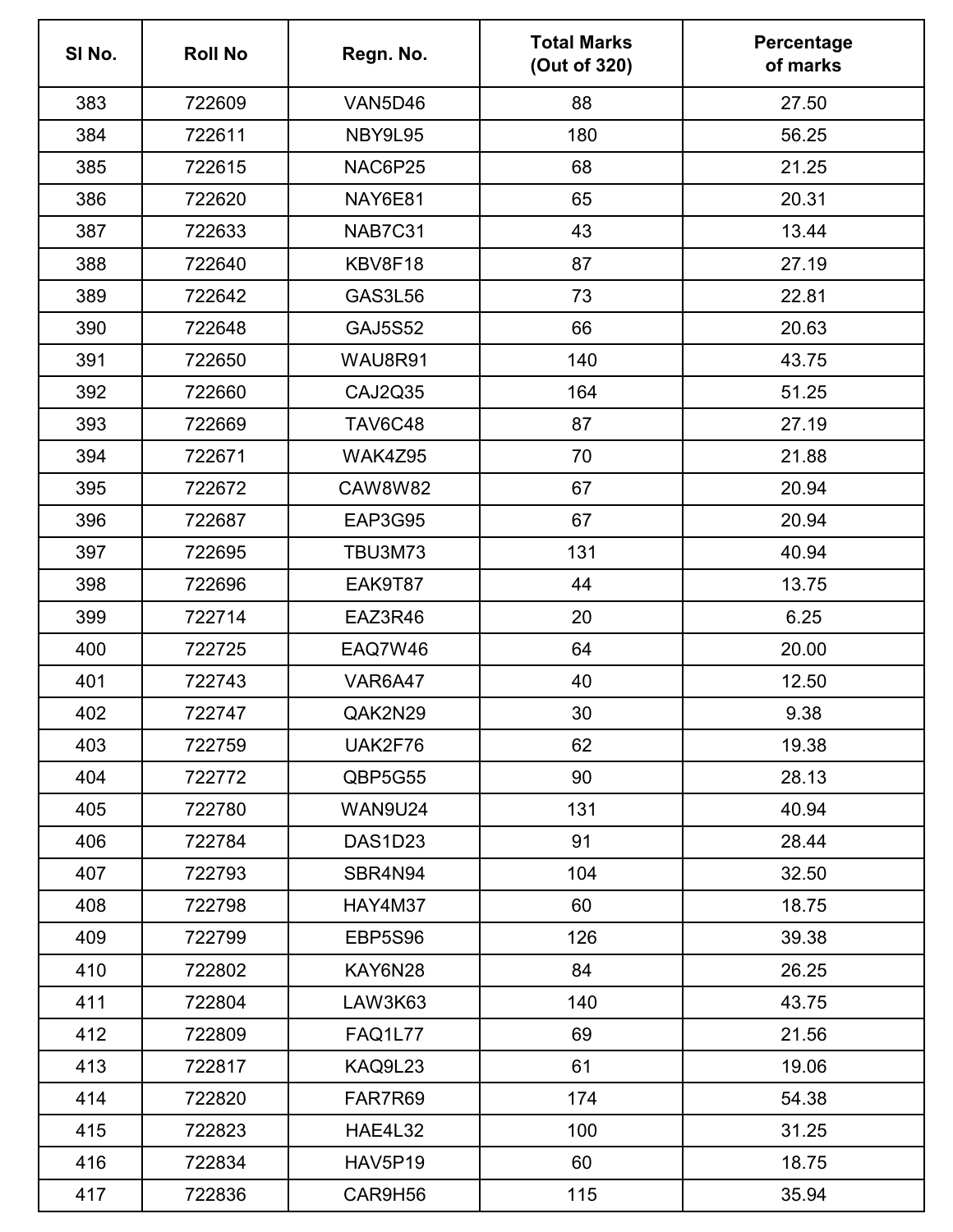| SI No. | <b>Roll No</b> | Regn. No.      | <b>Total Marks</b><br>(Out of 320) | Percentage<br>of marks |
|--------|----------------|----------------|------------------------------------|------------------------|
| 418    | 722838         | BAN9Y77        | 113                                | 35.31                  |
| 419    | 722841         | <b>HAV2N23</b> | 163                                | 50.94                  |
| 420    | 722855         | NAQ6G33        | 107                                | 33.44                  |
| 421    | 722859         | EAQ4X83        | 59                                 | 18.44                  |
| 422    | 722866         | <b>JAR5C31</b> | 55                                 | 17.19                  |
| 423    | 722870         | GAQ7U74        | 161                                | 50.31                  |
| 424    | 722873         | <b>GAU1Z28</b> | 61                                 | 19.06                  |
| 425    | 722876         | NBQ5D33        | 19                                 | 5.94                   |
| 426    | 722878         | <b>FBQ1H57</b> | 117                                | 36.56                  |
| 427    | 722885         | <b>LAN2H41</b> | 95                                 | 29.69                  |
| 428    | 722888         | <b>HAY5P11</b> | 42                                 | 13.13                  |
| 429    | 722891         | QAP9L47        | 83                                 | 25.94                  |
| 430    | 722895         | PAX9D24        | 45                                 | 14.06                  |
| 431    | 722904         | EBP6K29        | 55                                 | 17.19                  |
| 432    | 722918         | VBX9A58        | 40                                 | 12.50                  |
| 433    | 722919         | JAA7P89        | 150                                | 46.88                  |
| 434    | 722920         | PBP7R43        | 141                                | 44.06                  |
| 435    | 722925         | <b>HAW1Y51</b> | 70                                 | 21.88                  |
| 436    | 722927         | <b>PAM2H88</b> | 91                                 | 28.44                  |
| 437    | 722932         | CAZ2W71        | 193                                | 60.31                  |
| 438    | 722938         | NAR7X88        | 156                                | 48.75                  |
| 439    | 722939         | <b>FAV2L81</b> | 136                                | 42.50                  |
| 440    | 722953         | TAC9F66        | 108                                | 33.75                  |
| 441    | 722958         | <b>FBV5Q87</b> | 116                                | 36.25                  |
| 442    | 722966         | MAS1F73        | 78                                 | 24.38                  |
| 443    | 722967         | GBU7Z16        | 122                                | 38.13                  |
| 444    | 722973         | VAT3R38        | 113                                | 35.31                  |
| 445    | 722982         | JAS8X84        | 57                                 | 17.81                  |
| 446    | 722988         | RAZ4Q16        | 89                                 | 27.81                  |
| 447    | 722991         | HAC3B52        | 50                                 | 15.63                  |
| 448    | 722993         | SBW3B25        | 89                                 | 27.81                  |
| 449    | 722994         | GAZ5Q64        | 80                                 | 25.00                  |
| 450    | 723001         | <b>RAL4U92</b> | 73                                 | 22.81                  |
| 451    | 723015         | LBW4C87        | 104                                | 32.50                  |
| 452    | 723024         | GAZ5L61        | 91                                 | 28.44                  |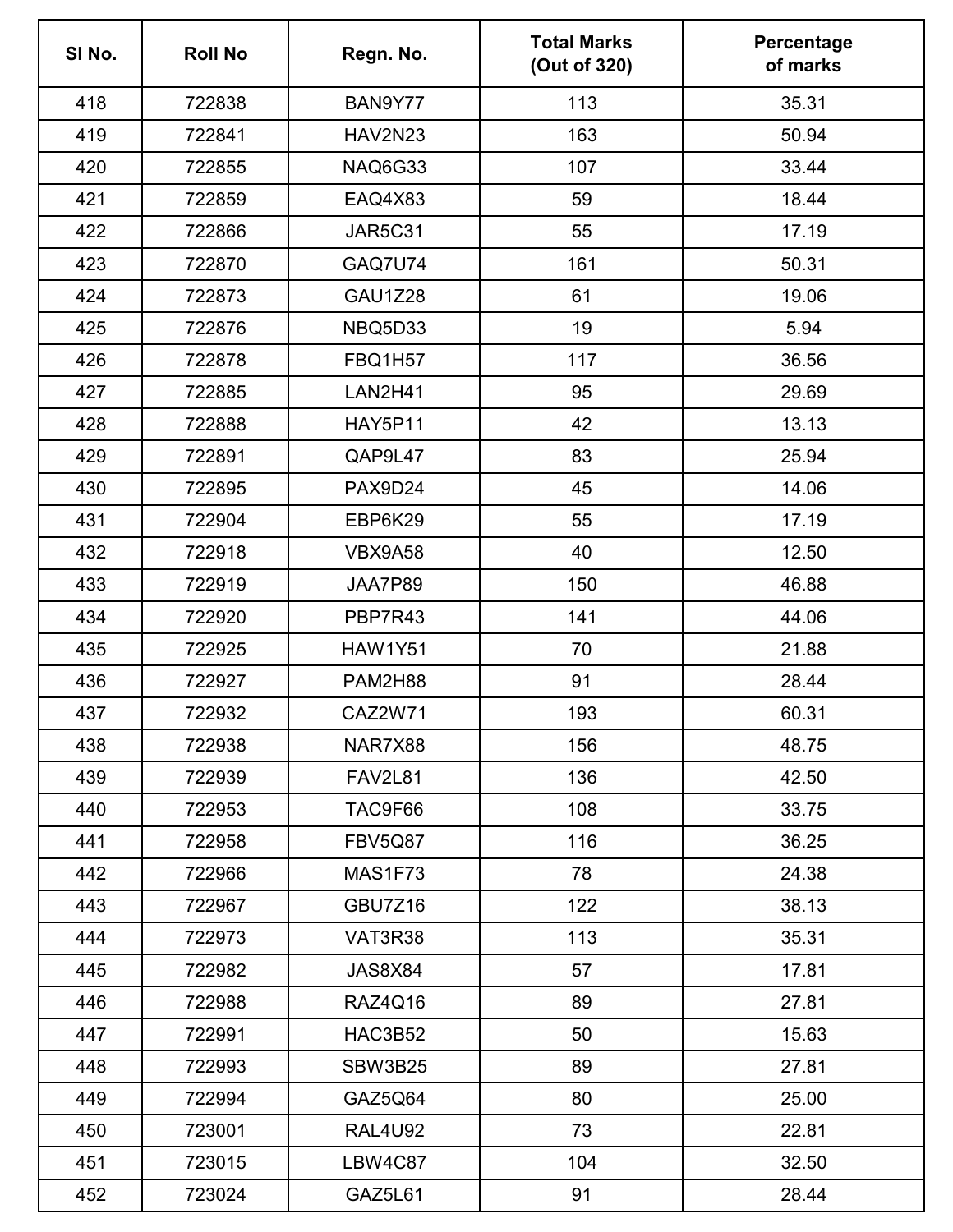| SI No. | <b>Roll No</b> | Regn. No.      | <b>Total Marks</b><br>(Out of 320) | Percentage<br>of marks |
|--------|----------------|----------------|------------------------------------|------------------------|
| 453    | 723026         | <b>LAD5A51</b> | 165                                | 51.56                  |
| 454    | 723054         | KAR9X84        | 88                                 | 27.50                  |
| 455    | 723055         | EAR8N88        | 102                                | 31.88                  |
| 456    | 723059         | EAB6C16        | 52                                 | 16.25                  |
| 457    | 723065         | QAF9N31        | 105                                | 32.81                  |
| 458    | 723067         | LAX3V36        | 60                                 | 18.75                  |
| 459    | 723068         | GAQ6C41        | 111                                | 34.69                  |
| 460    | 723100         | SAQ6M92        | 33                                 | 10.31                  |
| 461    | 723108         | JAQ2N26        | 63                                 | 19.69                  |
| 462    | 723111         | <b>JAT3W75</b> | 144                                | 45.00                  |
| 463    | 723113         | DAQ6A51        | 45                                 | 14.06                  |
| 464    | 723118         | SAK1H99        | 150                                | 46.88                  |
| 465    | 723121         | SAS3P34        | 60                                 | 18.75                  |
| 466    | 723122         | <b>FBQ8J76</b> | 91                                 | 28.44                  |
| 467    | 723124         | UAW7R86        | 73                                 | 22.81                  |
| 468    | 723128         | EBV9S91        | 100                                | 31.25                  |
| 469    | 723138         | <b>PAW1L76</b> | 95                                 | 29.69                  |
| 470    | 723145         | <b>HBZ2X22</b> | 155                                | 48.44                  |
| 471    | 723155         | WAA6Q68        | 133                                | 41.56                  |
| 472    | 723157         | LAT3A83        | 136                                | 42.50                  |
| 473    | 723167         | DAN7E51        | 67                                 | 20.94                  |
| 474    | 723169         | CAL4A45        | 131                                | 40.94                  |
| 475    | 723175         | FAJ6M99        | 170                                | 53.13                  |
| 476    | 723178         | HBR3H99        | 121                                | 37.81                  |
| 477    | 723186         | <b>UAQ2B61</b> | 220                                | 68.75                  |
| 478    | 723193         | <b>LBT2C49</b> | 47                                 | 14.69                  |
| 479    | 723200         | HBV7K53        | 59                                 | 18.44                  |
| 480    | 723211         | <b>PAX1J81</b> | 73                                 | 22.81                  |
| 481    | 723213         | JAQ6C44        | 30                                 | 9.38                   |
| 482    | 723216         | QAU3Q87        | 109                                | 34.06                  |
| 483    | 723219         | KAM4A49        | 90                                 | 28.13                  |
| 484    | 723229         | GAR7L16        | 207                                | 64.69                  |
| 485    | 723232         | QAR8W82        | 150                                | 46.88                  |
| 486    | 723236         | GAB9U72        | 214                                | 66.88                  |
| 487    | 723244         | SAZ5R71        | 174                                | 54.38                  |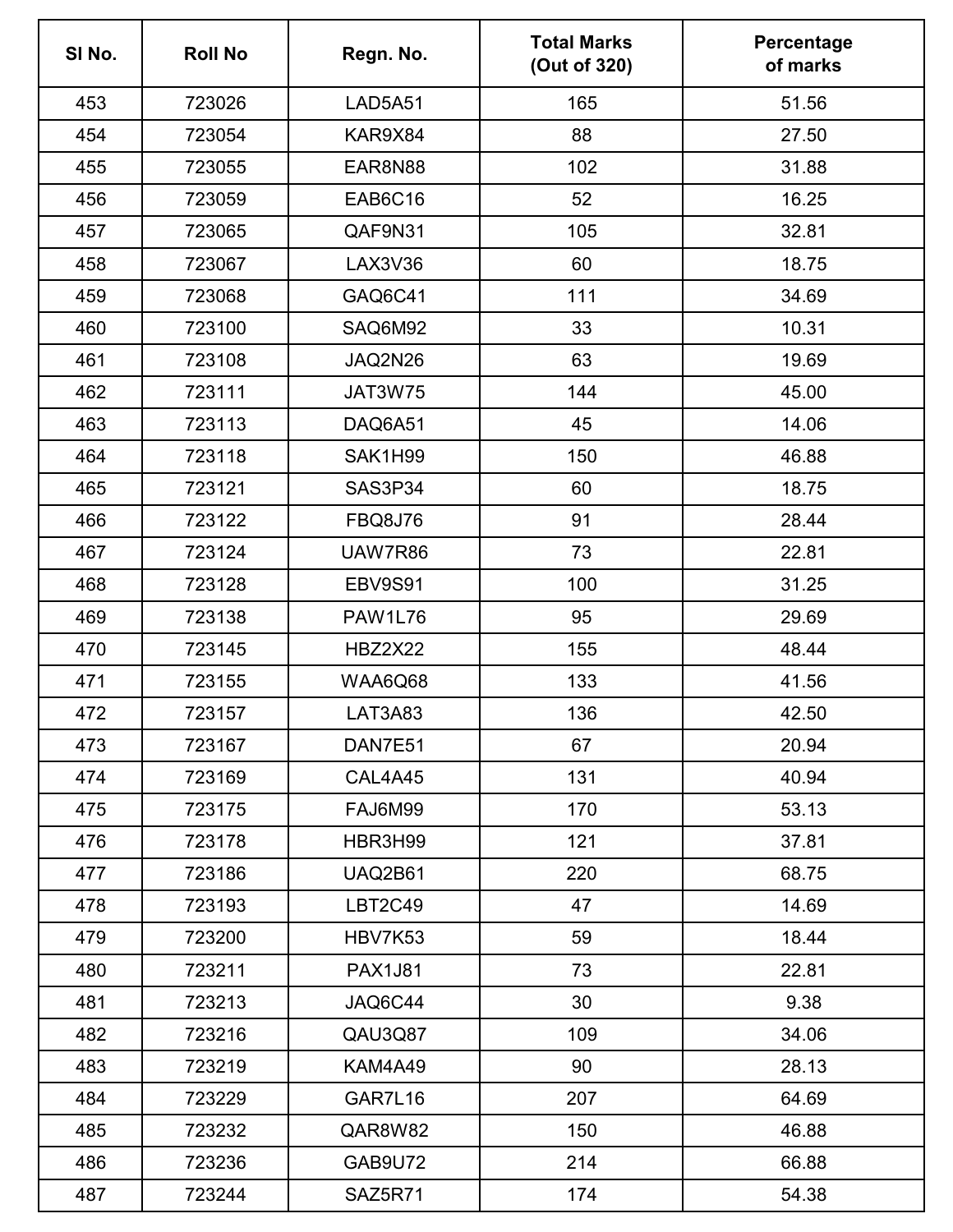| SI No. | <b>Roll No</b> | Regn. No.      | <b>Total Marks</b><br>(Out of 320) | Percentage<br>of marks |
|--------|----------------|----------------|------------------------------------|------------------------|
| 488    | 723260         | <b>RAS1Z32</b> | 134                                | 41.88                  |
| 489    | 723262         | <b>EAX5Q93</b> | 44                                 | 13.75                  |
| 490    | 723264         | LAD9Z64        | 116                                | 36.25                  |
| 491    | 723273         | <b>RBZ4L72</b> | 61                                 | 19.06                  |
| 492    | 723274         | LAU2A79        | 58                                 | 18.13                  |
| 493    | 723275         | EBP5K17        | 59                                 | 18.44                  |
| 494    | 723292         | JAQ6U94        | 69                                 | 21.56                  |
| 495    | 723295         | <b>TBQ8Z25</b> | 141                                | 44.06                  |
| 496    | 723296         | JAP4Z79        | 127                                | 39.69                  |
| 497    | 723311         | <b>CAM2Z39</b> | 100                                | 31.25                  |
| 498    | 723315         | <b>TAY6W19</b> | 189                                | 59.06                  |
| 499    | 723322         | <b>MAV2Z22</b> | 151                                | 47.19                  |
| 500    | 723332         | QBP5N54        | 80                                 | 25.00                  |
| 501    | 723352         | NAZ5H42        | 115                                | 35.94                  |
| 502    | 723354         | <b>HAV5A62</b> | 139                                | 43.44                  |
| 503    | 723364         | PAN7K94        | 215                                | 67.19                  |
| 504    | 723367         | <b>EBS7B21</b> | 80                                 | 25.00                  |
| 505    | 723370         | <b>DAT4W41</b> | 124                                | 38.75                  |
| 506    | 723375         | <b>FAS2E19</b> | 105                                | 32.81                  |
| 507    | 723382         | RAE6H61        | 142                                | 44.38                  |
| 508    | 723387         | SAZ4A18        | 114                                | 35.63                  |
| 509    | 723389         | JAG1K54        | 56                                 | 17.50                  |
| 510    | 723399         | CBW8L97        | 240                                | 75.00                  |
| 511    | 723402         | WAP4G29        | 105                                | 32.81                  |
| 512    | 723412         | PBV1L47        | 101                                | 31.56                  |
| 513    | 723424         | <b>HAY7A92</b> | 143                                | 44.69                  |
| 514    | 723427         | <b>EBP5U46</b> | 76                                 | 23.75                  |
| 515    | 723437         | <b>MAU8W35</b> | 31                                 | 9.69                   |
| 516    | 723454         | EAL3N42        | 143                                | 44.69                  |
| 517    | 723462         | EAP5Q25        | 88                                 | 27.50                  |
| 518    | 723480         | LBU9D11        | 61                                 | 19.06                  |
| 519    | 723486         | CAQ4Y71        | 187                                | 58.44                  |
| 520    | 723495         | <b>RAL9E21</b> | 97                                 | 30.31                  |
| 521    | 723505         | <b>SAS5V79</b> | 46                                 | 14.38                  |
| 522    | 723517         | <b>TAM7N54</b> | 90                                 | 28.13                  |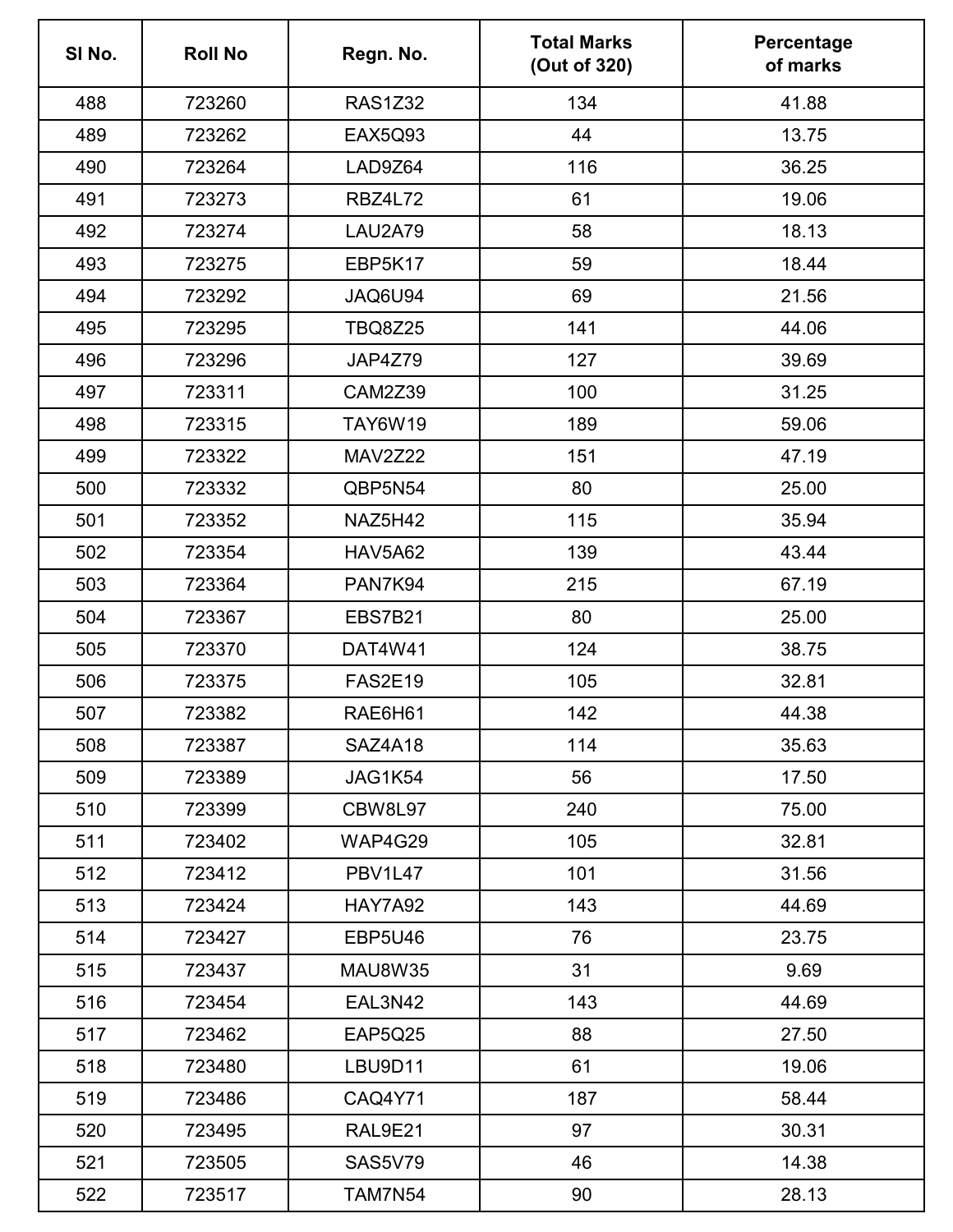| SI No. | <b>Roll No</b> | Regn. No.      | <b>Total Marks</b><br>(Out of 320) | Percentage<br>of marks |
|--------|----------------|----------------|------------------------------------|------------------------|
| 523    | 723526         | VAU6J24        | 108                                | 33.75                  |
| 524    | 723538         | JAK2Y53        | 76                                 | 23.75                  |
| 525    | 723545         | <b>GAS3E85</b> | 93                                 | 29.06                  |
| 526    | 723550         | RAT8B16        | 116                                | 36.25                  |
| 527    | 723553         | BAD6E72        | 163                                | 50.94                  |
| 528    | 723554         | EAY7B92        | 60                                 | 18.75                  |
| 529    | 723566         | DAN6G75        | 127                                | 39.69                  |
| 530    | 723572         | <b>UAF5N11</b> | 99                                 | 30.94                  |
| 531    | 723592         | <b>WAY9Z94</b> | 94                                 | 29.38                  |
| 532    | 723593         | DAU5N99        | 60                                 | 18.75                  |
| 533    | 723600         | PBT1P29        | 65                                 | 20.31                  |
| 534    | 723601         | DBV1Q61        | 190                                | 59.38                  |
| 535    | 723623         | GAZ5X63        | 50                                 | 15.63                  |
| 536    | 723624         | HBU2P78        | 40                                 | 12.50                  |
| 537    | 723626         | <b>BAX5S58</b> | 112                                | 35.00                  |
| 538    | 723630         | <b>BAA2S16</b> | 108                                | 33.75                  |
| 539    | 723635         | <b>RAZ6W39</b> | 90                                 | 28.13                  |
| 540    | 723638         | BAM9B85        | 120                                | 37.50                  |
| 541    | 723640         | <b>JBS3Q32</b> | 125                                | 39.06                  |
| 542    | 723643         | BAF3J66        | 105                                | 32.81                  |
| 543    | 723645         | RAQ4P58        | 166                                | 51.88                  |
| 544    | 723657         | <b>UAM8J82</b> | 152                                | 47.50                  |
| 545    | 723661         | CAP2R55        | 64                                 | 20.00                  |
| 546    | 723669         | JAA7A98        | 168                                | 52.50                  |
| 547    | 723675         | <b>UAY4Y31</b> | 172                                | 53.75                  |
| 548    | 723677         | JAG1A38        | 199                                | 62.19                  |
| 549    | 723684         | BAZ8X63        | 88                                 | 27.50                  |
| 550    | 723685         | <b>FAM2U45</b> | 66                                 | 20.63                  |
| 551    | 723686         | KAD5Q91        | 50                                 | 15.63                  |
| 552    | 723687         | NAG6A63        | 146                                | 45.63                  |
| 553    | 723688         | JAM9C88        | 196                                | 61.25                  |
| 554    | 723706         | CAT7V79        | 103                                | 32.19                  |
| 555    | 723722         | PAQ6R95        | 158                                | 49.38                  |
| 556    | 723723         | NAX7P57        | 132                                | 41.25                  |
| 557    | 723725         | <b>TAJ6L39</b> | 40                                 | 12.50                  |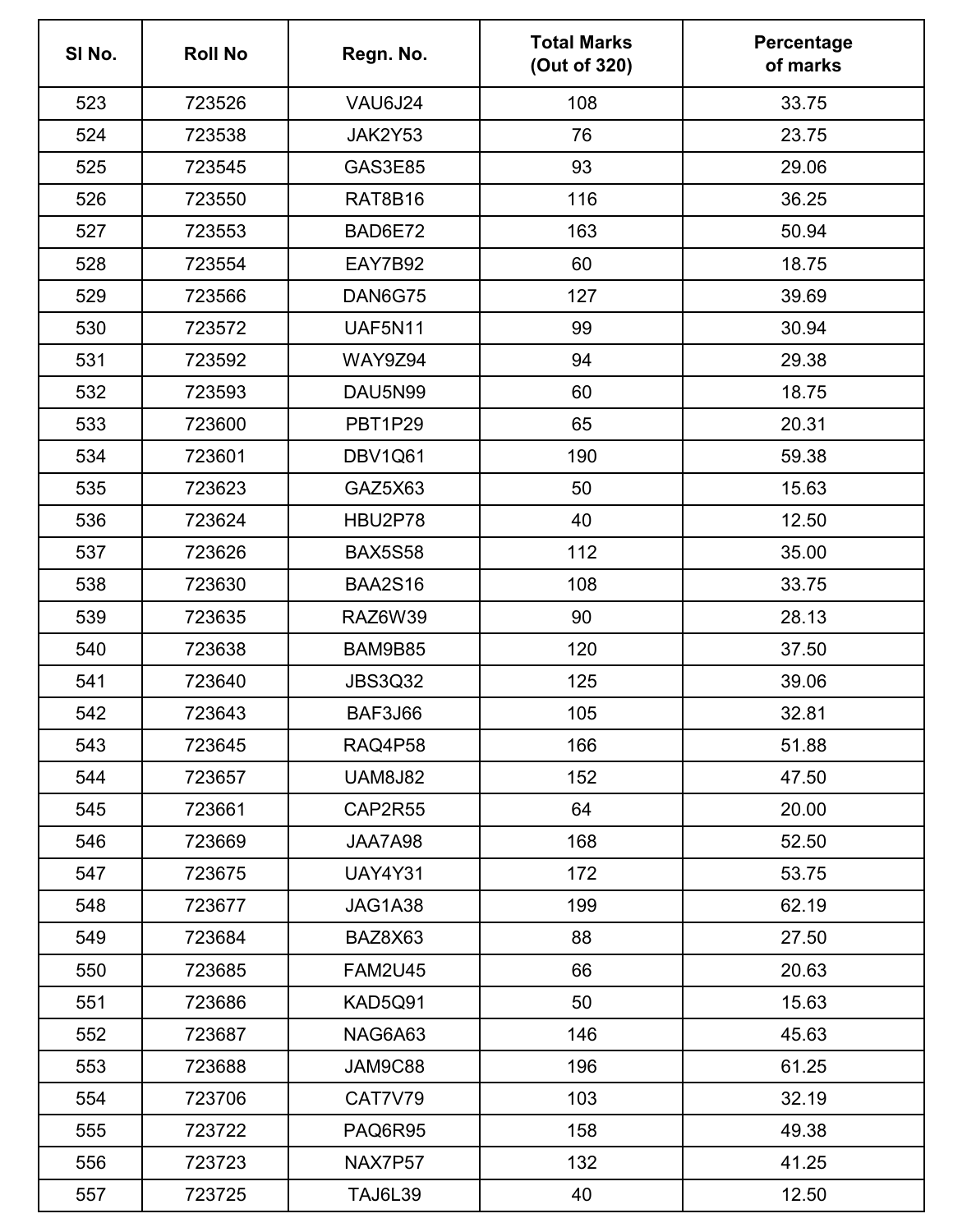| SI No. | <b>Roll No</b> | Regn. No.      | <b>Total Marks</b><br>(Out of 320) | Percentage<br>of marks |
|--------|----------------|----------------|------------------------------------|------------------------|
| 558    | 723728         | GAH9R16        | 66                                 | 20.63                  |
| 559    | 723765         | DAB6C88        | 55                                 | 17.19                  |
| 560    | 723767         | DBU4H98        | 104                                | 32.50                  |
| 561    | 723775         | JAY1A72        | 49                                 | 15.31                  |
| 562    | 723777         | KAQ2R62        | 20                                 | 6.25                   |
| 563    | 723779         | JAB4X55        | 124                                | 38.75                  |
| 564    | 723781         | BAB7E57        | 132                                | 41.25                  |
| 565    | 723785         | <b>RBS3V25</b> | 64                                 | 20.00                  |
| 566    | 723788         | <b>FAQ7S54</b> | 72                                 | 22.50                  |
| 567    | 723794         | VAH9B13        | 195                                | 60.94                  |
| 568    | 723795         | MAX3R98        | 81                                 | 25.31                  |
| 569    | 723798         | SAE6Z73        | 91                                 | 28.44                  |
| 570    | 723802         | <b>KBT1S79</b> | 123                                | 38.44                  |
| 571    | 723818         | <b>JAY4W86</b> | 101                                | 31.56                  |
| 572    | 723821         | MAV2H35        | 56                                 | 17.50                  |
| 573    | 723822         | HAK4W14        | 134                                | 41.88                  |
| 574    | 723826         | <b>PAS9U62</b> | 51                                 | 15.94                  |
| 575    | 723831         | CAZ6C66        | 93                                 | 29.06                  |
| 576    | 723836         | DAQ3P57        | 91                                 | 28.44                  |
| 577    | 723846         | RBZ1V36        | 69                                 | 21.56                  |
| 578    | 723847         | <b>HBX1K19</b> | 125                                | 39.06                  |
| 579    | 723863         | WAW3R31        | 125                                | 39.06                  |
| 580    | 723867         | <b>VAY4P33</b> | 71                                 | 22.19                  |
| 581    | 723870         | TBR9V56        | 153                                | 47.81                  |
| 582    | 723877         | <b>EAN8U93</b> | 160                                | 50.00                  |
| 583    | 723878         | CAZ7G66        | 136                                | 42.50                  |
| 584    | 723885         | WAC4F34        | 47                                 | 14.69                  |
| 585    | 723888         | <b>TAQ2X18</b> | 102                                | 31.88                  |
| 586    | 723902         | NAQ5F67        | 55                                 | 17.19                  |
| 587    | 723907         | <b>UAQ2A29</b> | 128                                | 40.00                  |
| 588    | 723916         | QAJ7N57        | 45                                 | 14.06                  |
| 589    | 723917         | NAF3R42        | 164                                | 51.25                  |
| 590    | 723919         | <b>SAZ4G71</b> | 146                                | 45.63                  |
| 591    | 723924         | WAE4Y42        | 99                                 | 30.94                  |
| 592    | 723926         | <b>EAS4U93</b> | 144                                | 45.00                  |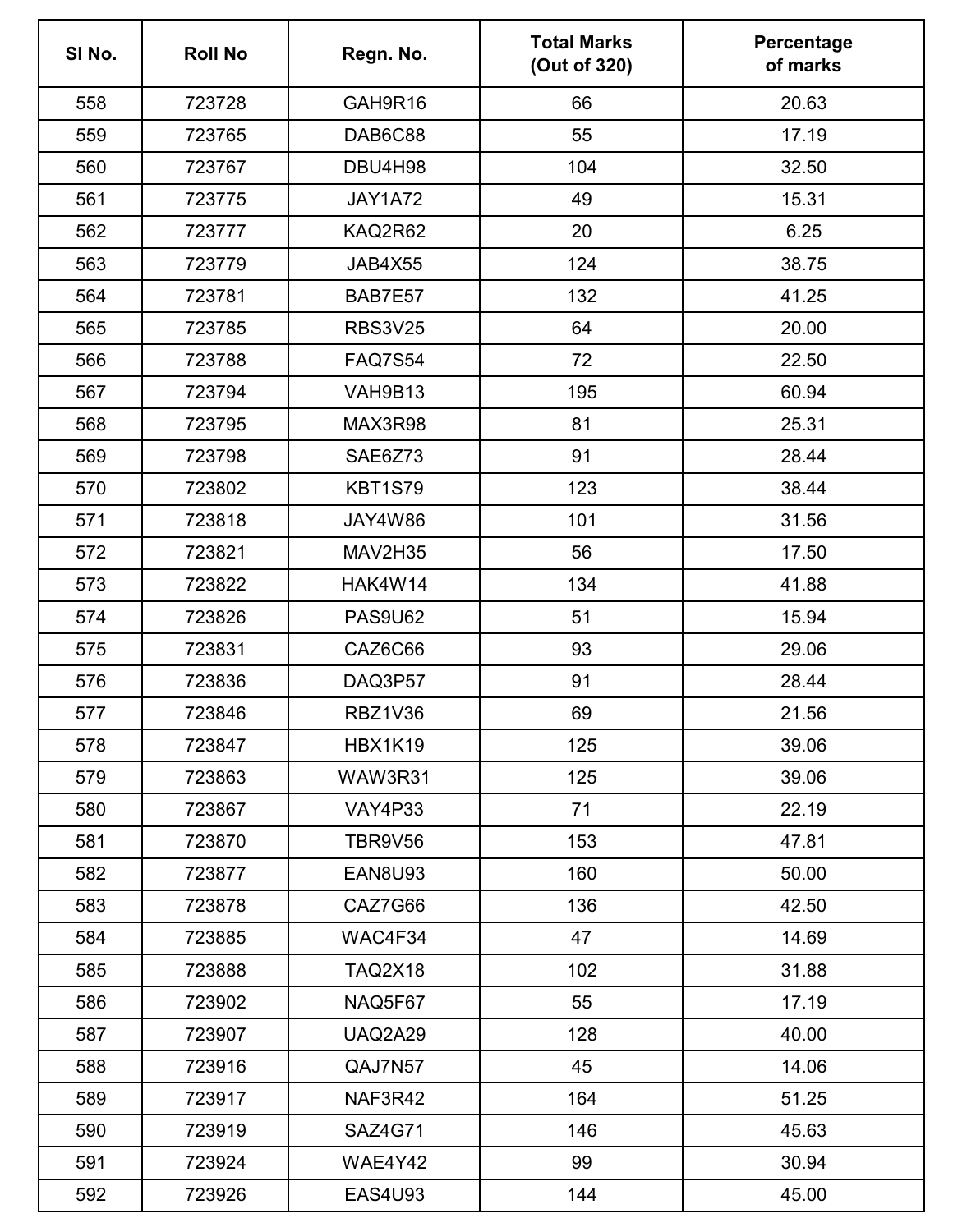| SI No. | <b>Roll No</b> | Regn. No.      | <b>Total Marks</b><br>(Out of 320) | Percentage<br>of marks |
|--------|----------------|----------------|------------------------------------|------------------------|
| 593    | 723947         | CAZ8Q55        | 148                                | 46.25                  |
| 594    | 723950         | KAM5G33        | 112                                | 35.00                  |
| 595    | 723958         | <b>HAQ3Y93</b> | 98                                 | 30.63                  |
| 596    | 723961         | LAL3E31        | 203                                | 63.44                  |
| 597    | 723973         | <b>KAZ8S97</b> | 150                                | 46.88                  |
| 598    | 724013         | GBP5E38        | 85                                 | 26.56                  |
| 599    | 724021         | <b>BAS2G38</b> | 109                                | 34.06                  |
| 600    | 724023         | <b>TBT1Q52</b> | 68                                 | 21.25                  |
| 601    | 724033         | <b>TAZ4M87</b> | 67                                 | 20.94                  |
| 602    | 724035         | <b>JAW8U17</b> | 117                                | 36.56                  |
| 603    | 724045         | <b>GAX9G22</b> | 78                                 | 24.38                  |
| 604    | 724046         | <b>PBW4V68</b> | 139                                | 43.44                  |
| 605    | 724052         | BBY7F62        | 162                                | 50.63                  |
| 606    | 724058         | KAU7Z37        | 142                                | 44.38                  |
| 607    | 724067         | <b>VAH4E29</b> | 89                                 | 27.81                  |
| 608    | 724074         | <b>DAN5Z45</b> | 72                                 | 22.50                  |
| 609    | 724075         | <b>SBZ4C18</b> | 95                                 | 29.69                  |
| 610    | 724080         | WAK9J41        | 105                                | 32.81                  |
| 611    | 724082         | <b>MAP5L55</b> | 120                                | 37.50                  |
| 612    | 724084         | HAR7C54        | 180                                | 56.25                  |
| 613    | 724099         | NAV5D36        | 122                                | 38.13                  |
| 614    | 724100         | <b>PAF5J88</b> | 33                                 | 10.31                  |
| 615    | 724105         | QAY9C75        | 164                                | 51.25                  |
| 616    | 724106         | DAH4T61        | 102                                | 31.88                  |
| 617    | 724113         | MBS9F48        | 121                                | 37.81                  |
| 618    | 724118         | EAQ8A26        | 178                                | 55.63                  |
| 619    | 724122         | KAF7G11        | 59                                 | 18.44                  |
| 620    | 724129         | <b>NAG7J22</b> | 172                                | 53.75                  |
| 621    | 724130         | FAR9Y99        | 102                                | 31.88                  |
| 622    | 724132         | <b>FAW5T33</b> | 131                                | 40.94                  |
| 623    | 724133         | MAE2H63        | 79                                 | 24.69                  |
| 624    | 724139         | EAQ8W49        | 180                                | 56.25                  |
| 625    | 724146         | QAG2X73        | 194                                | 60.63                  |
| 626    | 724147         | RAV4F59        | 88                                 | 27.50                  |
| 627    | 724149         | <b>BAW1M39</b> | 95                                 | 29.69                  |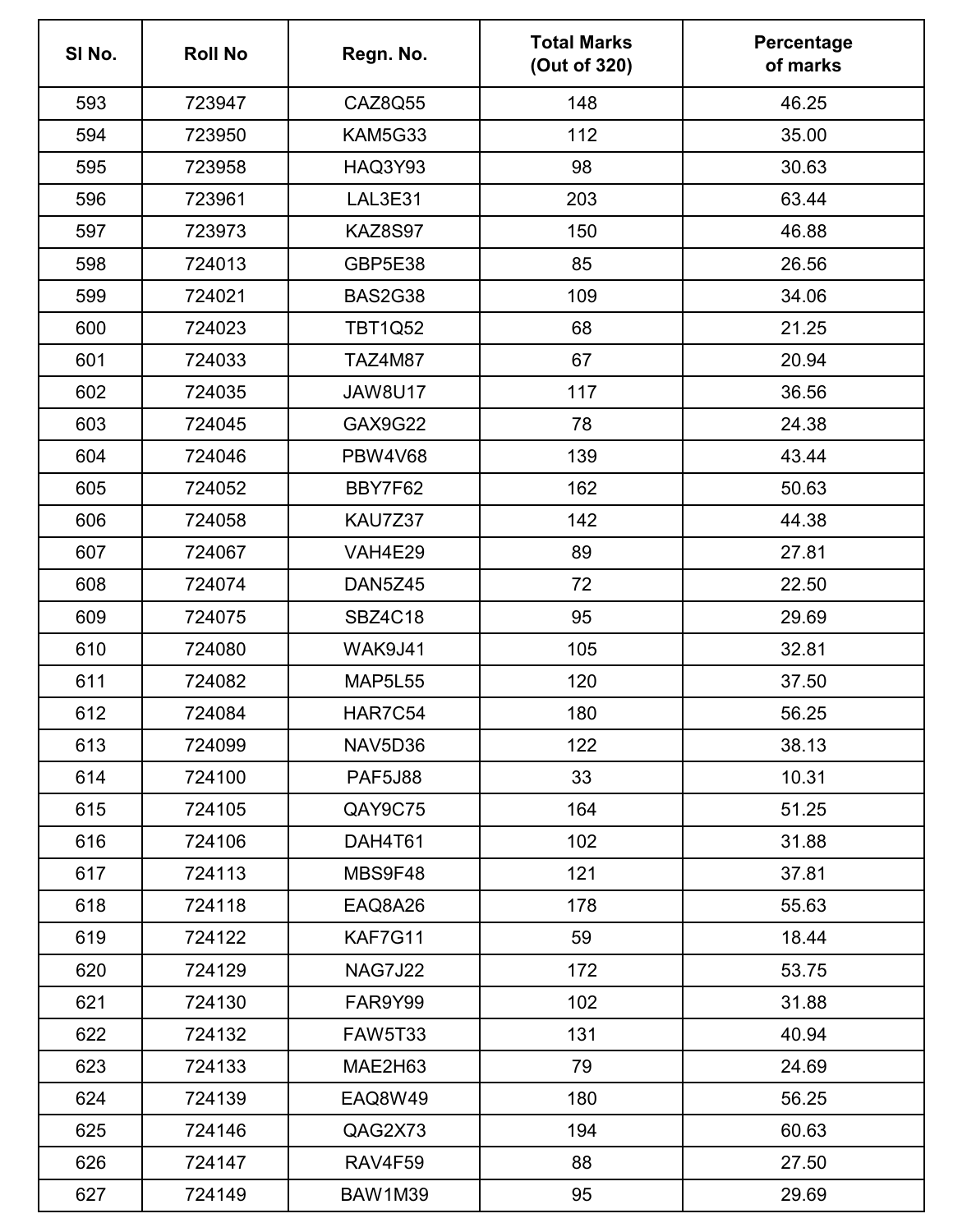| SI No. | <b>Roll No</b> | Regn. No.      | <b>Total Marks</b><br>(Out of 320) | Percentage<br>of marks |
|--------|----------------|----------------|------------------------------------|------------------------|
| 628    | 724153         | <b>BAL6S83</b> | 65                                 | 20.31                  |
| 629    | 724163         | QAR8H23        | 85                                 | 26.56                  |
| 630    | 724171         | <b>RBT4B55</b> | 77                                 | 24.06                  |
| 631    | 724173         | RAQ3P73        | 80                                 | 25.00                  |
| 632    | 724176         | QBP5A64        | 170                                | 53.13                  |
| 633    | 724180         | SAH2K85        | 45                                 | 14.06                  |
| 634    | 724181         | <b>SAR1A78</b> | 156                                | 48.75                  |
| 635    | 724193         | DAU6M48        | 105                                | 32.81                  |
| 636    | 724202         | WAW2C94        | 155                                | 48.44                  |
| 637    | 724213         | KAV8C69        | 164                                | 51.25                  |
| 638    | 724221         | WAL7U85        | 72                                 | 22.50                  |
| 639    | 724225         | <b>LAW5E72</b> | 150                                | 46.88                  |
| 640    | 724231         | <b>PAM2F27</b> | 86                                 | 26.88                  |
| 641    | 724232         | SAU5R99        | 41                                 | 12.81                  |
| 642    | 724235         | <b>RAX3C54</b> | 97                                 | 30.31                  |
| 643    | 724242         | <b>PAN1Q24</b> | 103                                | 32.19                  |
| 644    | 724245         | CAQ5L89        | 170                                | 53.13                  |
| 645    | 724247         | QAZ8H11        | 184                                | 57.50                  |
| 646    | 724254         | <b>LBP8Z31</b> | 109                                | 34.06                  |
| 647    | 724260         | SAN5X44        | 158                                | 49.38                  |
| 648    | 724267         | EAF8H45        | 154                                | 48.13                  |
| 649    | 724271         | EAQ2H61        | 177                                | 55.31                  |
| 650    | 724279         | UAQ8M63        | 141                                | 44.06                  |
| 651    | 724282         | KAJ2R96        | 164                                | 51.25                  |
| 652    | 724286         | HAK2F41        | 52                                 | 16.25                  |
| 653    | 724288         | <b>RAL4N51</b> | 115                                | 35.94                  |
| 654    | 724289         | VAZ6N11        | 247                                | 77.19                  |
| 655    | 724290         | LAN4M23        | 94                                 | 29.38                  |
| 656    | 724292         | BAH9K42        | 90                                 | 28.13                  |
| 657    | 724293         | LBQ8R42        | 94                                 | 29.38                  |
| 658    | 724294         | <b>PAY5X81</b> | 126                                | 39.38                  |
| 659    | 724296         | <b>LAT1U38</b> | 151                                | 47.19                  |
| 660    | 724298         | <b>EAW5V32</b> | 33                                 | 10.31                  |
| 661    | 724300         | SAX8X72        | 108                                | 33.75                  |
| 662    | 724310         | QAZ7S91        | 217                                | 67.81                  |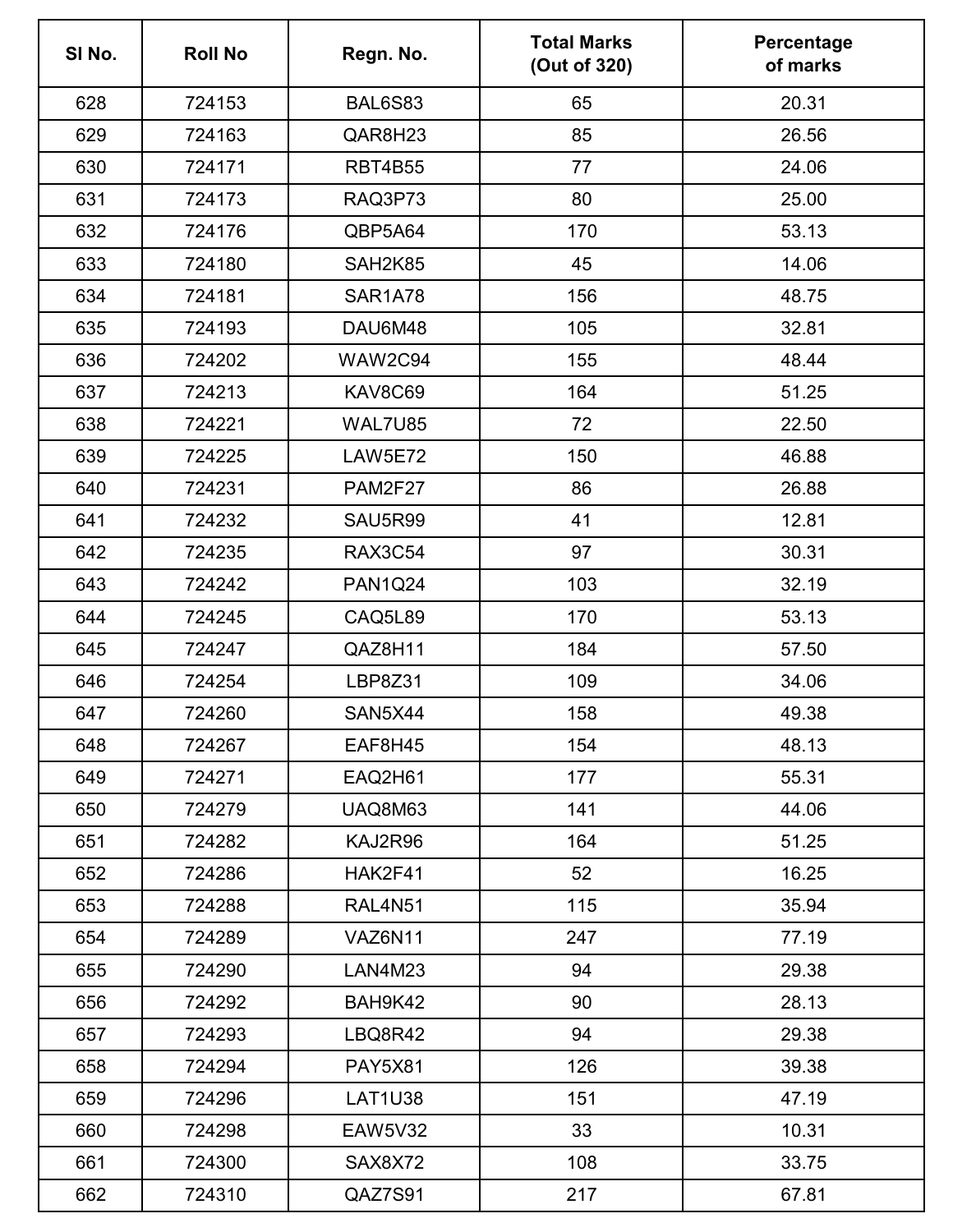| SI No. | <b>Roll No</b> | Regn. No.      | <b>Total Marks</b><br>(Out of 320) | Percentage<br>of marks |
|--------|----------------|----------------|------------------------------------|------------------------|
| 663    | 724324         | CAE4C73        | 68                                 | 21.25                  |
| 664    | 724330         | <b>GBS7H82</b> | 199                                | 62.19                  |
| 665    | 724333         | SAQ1C96        | 91                                 | 28.44                  |
| 666    | 724334         | <b>TAM6J84</b> | 134                                | 41.88                  |
| 667    | 724343         | KAX3E79        | 97                                 | 30.31                  |
| 668    | 724356         | RBP5N37        | 89                                 | 27.81                  |
| 669    | 724357         | NAZ5W21        | 42                                 | 13.13                  |
| 670    | 724361         | KAC4M83        | 89                                 | 27.81                  |
| 671    | 724362         | <b>WAP1D21</b> | 69                                 | 21.56                  |
| 672    | 724369         | CAU2F99        | 120                                | 37.50                  |
| 673    | 724382         | <b>VAN4S21</b> | 96                                 | 30.00                  |
| 674    | 724384         | <b>BAE8S28</b> | 89                                 | 27.81                  |
| 675    | 724390         | <b>KAV4Q92</b> | 53                                 | 16.56                  |
| 676    | 724392         | <b>PBU2C62</b> | 148                                | 46.25                  |
| 677    | 724404         | RAL5F83        | 75                                 | 23.44                  |
| 678    | 724411         | QAH2Z56        | 79                                 | 24.69                  |
| 679    | 724412         | SAX7N95        | 167                                | 52.19                  |
| 680    | 724414         | <b>PAW5K94</b> | 51                                 | 15.94                  |
| 681    | 724423         | <b>GAL8G43</b> | 80                                 | 25.00                  |
| 682    | 724424         | DAY6U45        | 123                                | 38.44                  |
| 683    | 724429         | VBX6L63        | 56                                 | 17.50                  |
| 684    | 724437         | <b>VAR6S94</b> | 135                                | 42.19                  |
| 685    | 724439         | <b>UAQ5N45</b> | 121                                | 37.81                  |
| 686    | 724441         | RBZ5V94        | 119                                | 37.19                  |
| 687    | 724445         | CAC1Z96        | 130                                | 40.63                  |
| 688    | 724463         | GAK6D88        | 137                                | 42.81                  |
| 689    | 724477         | JAL4M45        | 70                                 | 21.88                  |
| 690    | 724482         | JAN9M18        | 135                                | 42.19                  |
| 691    | 724486         | <b>LAW1P88</b> | 133                                | 41.56                  |
| 692    | 724493         | <b>HAM8W39</b> | 34                                 | 10.63                  |
| 693    | 724499         | RAP6A65        | 100                                | 31.25                  |
| 694    | 724504         | EAL6Z28        | 153                                | 47.81                  |
| 695    | 724507         | <b>NBU5Z92</b> | 61                                 | 19.06                  |
| 696    | 724513         | HAZ3H43        | 112                                | 35.00                  |
| 697    | 724515         | <b>HAK2J62</b> | 42                                 | 13.13                  |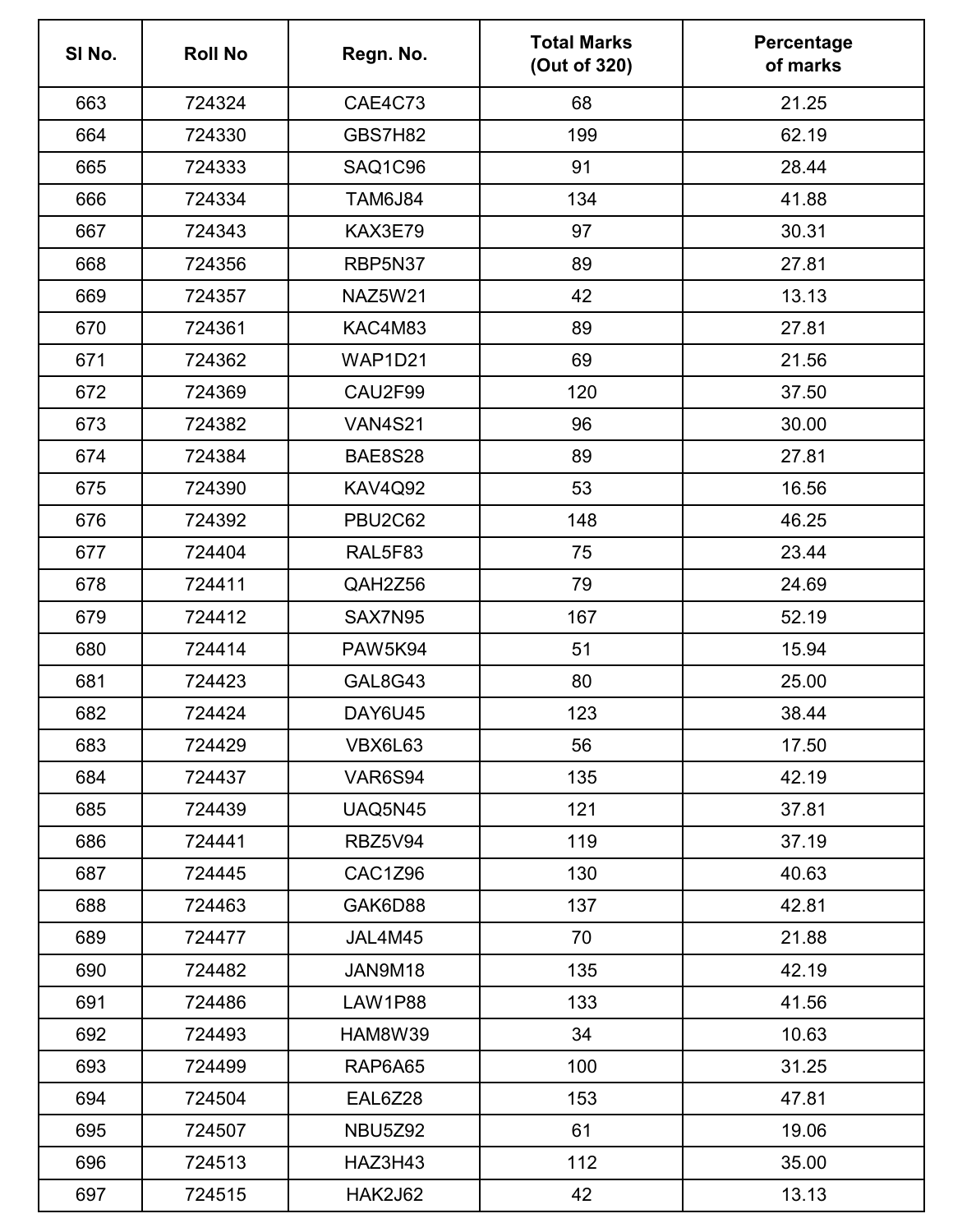| SI No. | <b>Roll No</b> | Regn. No.      | <b>Total Marks</b><br>(Out of 320) | Percentage<br>of marks |
|--------|----------------|----------------|------------------------------------|------------------------|
| 698    | 724516         | QAS7P85        | 102                                | 31.88                  |
| 699    | 724519         | <b>EBR4V55</b> | 76                                 | 23.75                  |
| 700    | 724522         | <b>VAW6W12</b> | 120                                | 37.50                  |
| 701    | 724538         | RBR9N23        | 168                                | 52.50                  |
| 702    | 724546         | <b>JBW7M23</b> | 225                                | 70.31                  |
| 703    | 724556         | <b>HAZ6A81</b> | 141                                | 44.06                  |
| 704    | 724571         | <b>TAT5Y33</b> | 162                                | 50.63                  |
| 705    | 724585         | <b>DAS8S27</b> | 45                                 | 14.06                  |
| 706    | 724603         | CAU8K42        | 45                                 | 14.06                  |
| 707    | 724622         | KAS8H83        | 84                                 | 26.25                  |
| 708    | 724624         | FBP5R47        | 109                                | 34.06                  |
| 709    | 724630         | <b>UAZ7W44</b> | 100                                | 31.25                  |
| 710    | 724638         | KAP4B27        | 45                                 | 14.06                  |
| 711    | 724642         | UAC8H34        | 104                                | 32.50                  |
| 712    | 724648         | DAJ3C48        | 83                                 | 25.94                  |
| 713    | 724660         | VAV6M26        | 129                                | 40.31                  |
| 714    | 724669         | <b>SAY2P55</b> | 66                                 | 20.63                  |
| 715    | 724674         | JAT3W98        | 231                                | 72.19                  |
| 716    | 724676         | <b>FAY1G39</b> | 125                                | 39.06                  |
| 717    | 724680         | LAX2H29        | 53                                 | 16.56                  |
| 718    | 724693         | <b>EAC3G11</b> | 70                                 | 21.88                  |
| 719    | 724706         | <b>DAS2J38</b> | 96                                 | 30.00                  |
| 720    | 724716         | <b>LBS7H58</b> | 131                                | 40.94                  |
| 721    | 724721         | NAU7D98        | 35                                 | 10.94                  |
| 722    | 724728         | NAK4N77        | 152                                | 47.50                  |
| 723    | 724747         | <b>LAT4J86</b> | 162                                | 50.63                  |
| 724    | 724752         | DAF7B44        | 80                                 | 25.00                  |
| 725    | 724768         | LBY2R53        | 105                                | 32.81                  |
| 726    | 724772         | SBQ6C99        | 56                                 | 17.50                  |
| 727    | 724775         | <b>VAM3J43</b> | 108                                | 33.75                  |
| 728    | 724784         | DAL5H52        | 202                                | 63.13                  |
| 729    | 724791         | <b>FAR5M87</b> | 150                                | 46.88                  |
| 730    | 724793         | <b>UAR9J39</b> | 102                                | 31.88                  |
| 731    | 724798         | JAT1N26        | 54                                 | 16.88                  |
| 732    | 724803         | <b>GAU3L15</b> | 90                                 | 28.13                  |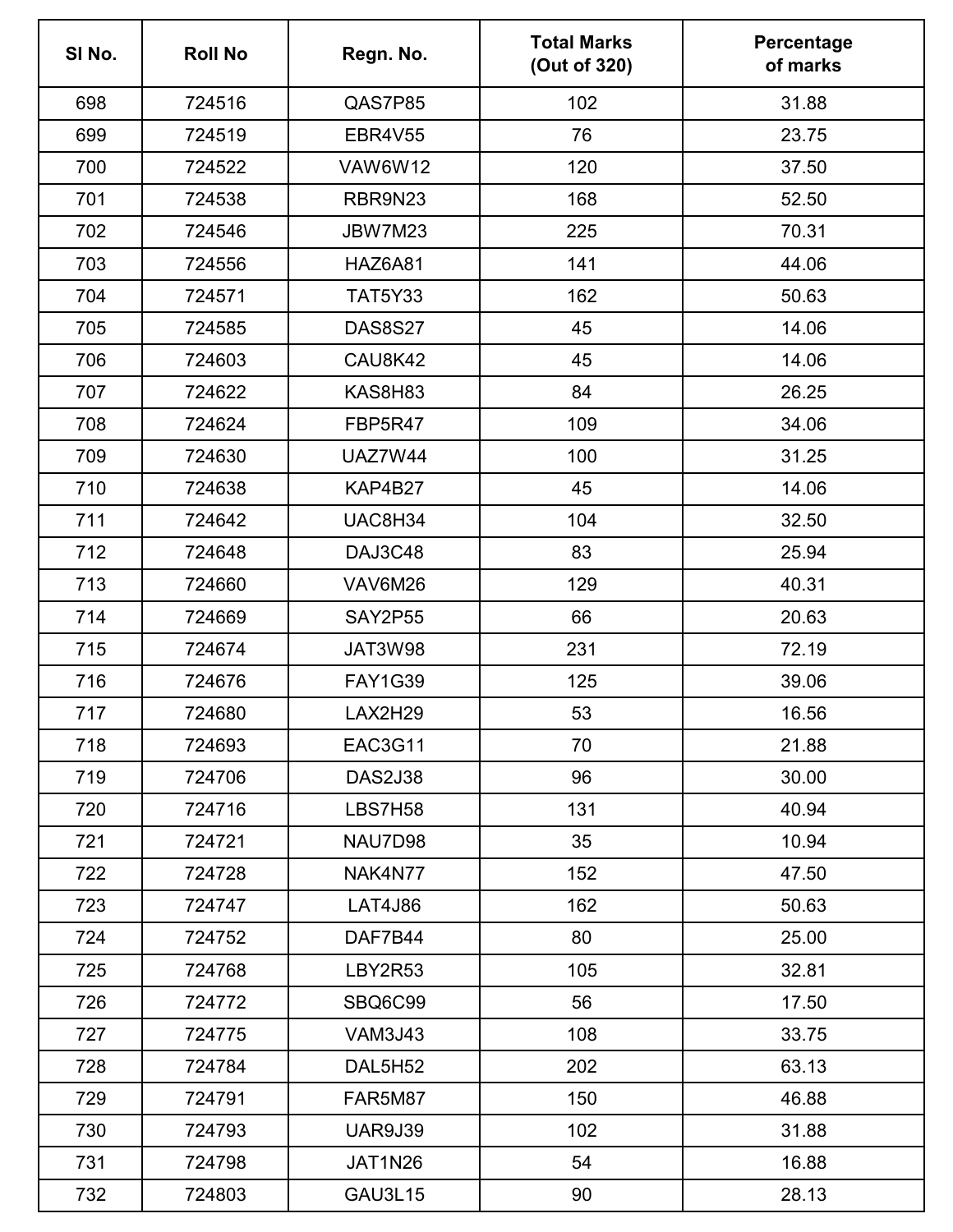| SI No. | <b>Roll No</b> | Regn. No.      | <b>Total Marks</b><br>(Out of 320) | Percentage<br>of marks |
|--------|----------------|----------------|------------------------------------|------------------------|
| 733    | 724804         | BAZ3Q32        | 133                                | 41.56                  |
| 734    | 724807         | DAY7U78        | 241                                | 75.31                  |
| 735    | 724809         | <b>NAT2W55</b> | 58                                 | 18.13                  |
| 736    | 724812         | <b>JAZ8Y11</b> | 127                                | 39.69                  |
| 737    | 724818         | LAB2A98        | 103                                | 32.19                  |
| 738    | 724821         | <b>BAM5A59</b> | 142                                | 44.38                  |
| 739    | 724822         | <b>TAY9A96</b> | 190                                | 59.38                  |
| 740    | 724825         | NAZ7Y54        | 200                                | 62.50                  |
| 741    | 724840         | KAQ2K34        | 72                                 | 22.50                  |
| 742    | 724858         | WAM9F17        | 124                                | 38.75                  |
| 743    | 724865         | LAM1D83        | 92                                 | 28.75                  |
| 744    | 724875         | SBV7F43        | 40                                 | 12.50                  |
| 745    | 724894         | RBW7Y65        | 125                                | 39.06                  |
| 746    | 724913         | NAQ8N67        | 105                                | 32.81                  |
| 747    | 724922         | <b>RAM4H85</b> | 143                                | 44.69                  |
| 748    | 724931         | HAL9T38        | 117                                | 36.56                  |
| 749    | 724934         | <b>RAR8Q39</b> | 196                                | 61.25                  |
| 750    | 724944         | DBR8B83        | 93                                 | 29.06                  |
| 751    | 724953         | <b>FBP8S91</b> | 76                                 | 23.75                  |
| 752    | 724959         | LAJ7B54        | 86                                 | 26.88                  |
| 753    | 724977         | FAK9K13        | 124                                | 38.75                  |
| 754    | 724991         | WAF6B71        | 125                                | 39.06                  |
| 755    | 724992         | <b>WAA5Y95</b> | 102                                | 31.88                  |
| 756    | 724993         | <b>FAS8P65</b> | 192                                | 60.00                  |
| 757    | 724995         | UAL4X72        | 129                                | 40.31                  |
| 758    | 724999         | CBW7M66        | 188                                | 58.75                  |
| 759    | 725016         | <b>PAR3K55</b> | 36                                 | 11.25                  |
| 760    | 725018         | LAS1P78        | 254                                | 79.38                  |
| 761    | 725019         | MAL9K96        | 45                                 | 14.06                  |
| 762    | 725021         | <b>TAU3P52</b> | 190                                | 59.38                  |
| 763    | 725028         | DAA3D42        | 50                                 | 15.63                  |
| 764    | 725031         | KAT2F28        | 74                                 | 23.13                  |
| 765    | 725033         | QBZ6L85        | 138                                | 43.13                  |
| 766    | 725045         | <b>TAB8Y67</b> | 208                                | 65.00                  |
| 767    | 725049         | <b>FAJ7Z95</b> | 103                                | 32.19                  |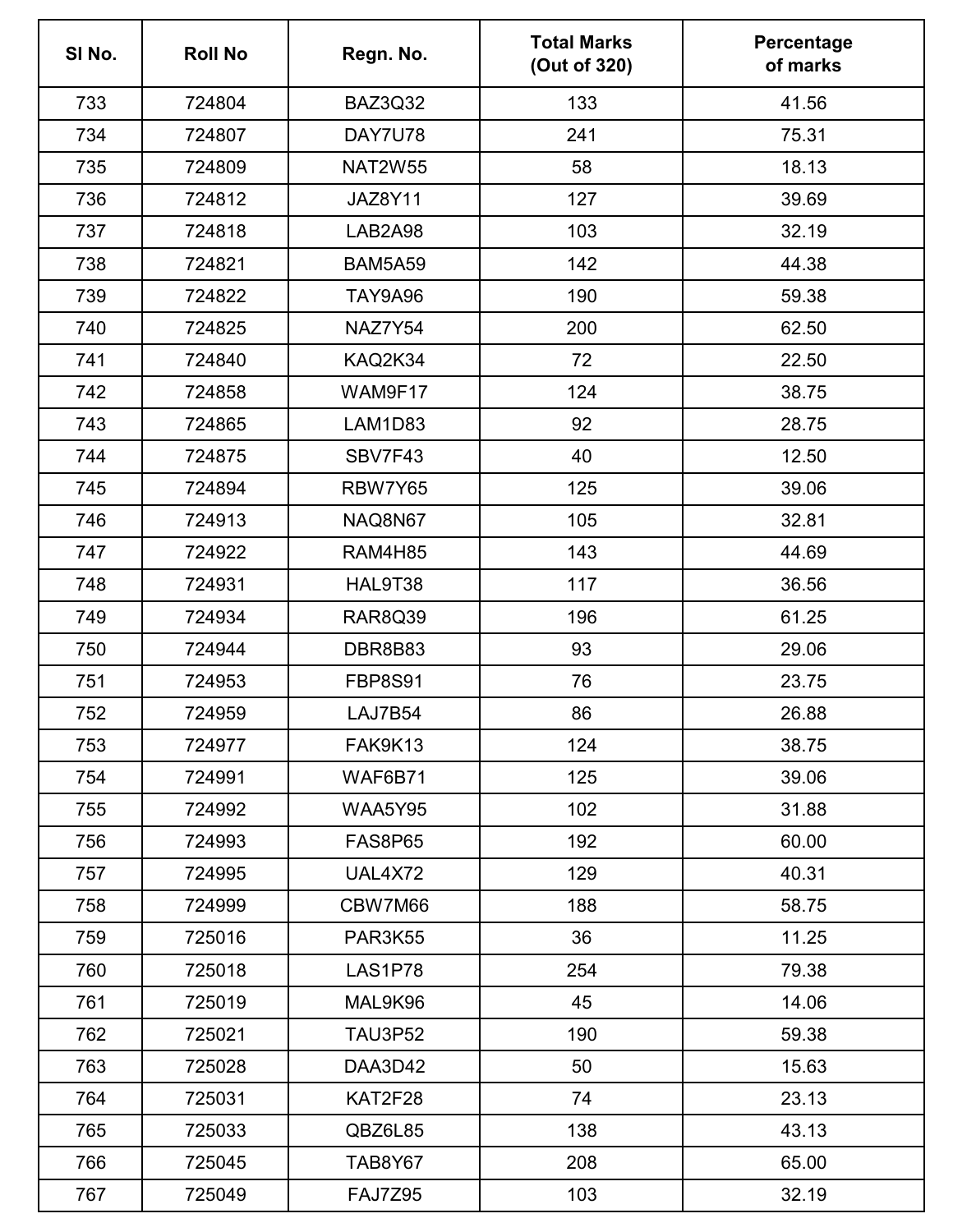| SI No. | <b>Roll No</b> | Regn. No.      | <b>Total Marks</b><br>(Out of 320) | Percentage<br>of marks |
|--------|----------------|----------------|------------------------------------|------------------------|
| 768    | 725064         | <b>UAQ2S44</b> | 203                                | 63.44                  |
| 769    | 725073         | VAW9F37        | 61                                 | 19.06                  |
| 770    | 725079         | <b>DAL2Q29</b> | 154                                | 48.13                  |
| 771    | 725081         | <b>JBQ5S57</b> | 37                                 | 11.56                  |
| 772    | 725090         | <b>NAA2C12</b> | 73                                 | 22.81                  |
| 773    | 725091         | GAP9R41        | 91                                 | 28.44                  |
| 774    | 725103         | NBQ9M83        | 17                                 | 5.31                   |
| 775    | 725106         | DAE9T41        | 101                                | 31.56                  |
| 776    | 725118         | <b>TAZ8W69</b> | 98                                 | 30.63                  |
| 777    | 725120         | KAQ2Z68        | 177                                | 55.31                  |
| 778    | 725133         | <b>FAQ3E22</b> | 102                                | 31.88                  |
| 779    | 725149         | <b>RBV1W31</b> | 52                                 | 16.25                  |
| 780    | 725154         | EAP6S62        | 118                                | 36.88                  |
| 781    | 725163         | JBT4Y22        | 46                                 | 14.38                  |
| 782    | 725169         | QAQ8M37        | 167                                | 52.19                  |
| 783    | 725174         | <b>MAY8S86</b> | 184                                | 57.50                  |
| 784    | 725193         | FBQ3X84        | 47                                 | 14.69                  |
| 785    | 725198         | FAK5W38        | 118                                | 36.88                  |
| 786    | 725203         | WAF3T97        | 166                                | 51.88                  |
| 787    | 725218         | <b>EBQ5U54</b> | $-20$                              | $-6.25$                |
| 788    | 725226         | PAD7A68        | 99                                 | 30.94                  |
| 789    | 725227         | <b>BBZ1Q72</b> | 48                                 | 15.00                  |
| 790    | 725228         | <b>MAJ4W31</b> | 121                                | 37.81                  |
| 791    | 725237         | <b>VAY8Q64</b> | 150                                | 46.88                  |
| 792    | 725248         | QAN6T15        | 160                                | 50.00                  |
| 793    | 725254         | RAR7K32        | 111                                | 34.69                  |
| 794    | 725255         | <b>VAS2L12</b> | 113                                | 35.31                  |
| 795    | 725285         | <b>CAK5S67</b> | 55                                 | 17.19                  |
| 796    | 725289         | MAQ3C19        | 25                                 | 7.81                   |
| 797    | 725294         | BBW8Y69        | 30                                 | 9.38                   |
| 798    | 725296         | BAG7T94        | 160                                | 50.00                  |
| 799    | 725322         | LBQ4V11        | 50                                 | 15.63                  |
| 800    | 725325         | LAR6B44        | 195                                | 60.94                  |
| 801    | 725327         | JAT6A24        | 69                                 | 21.56                  |
| 802    | 725334         | <b>TAQ7M93</b> | 139                                | 43.44                  |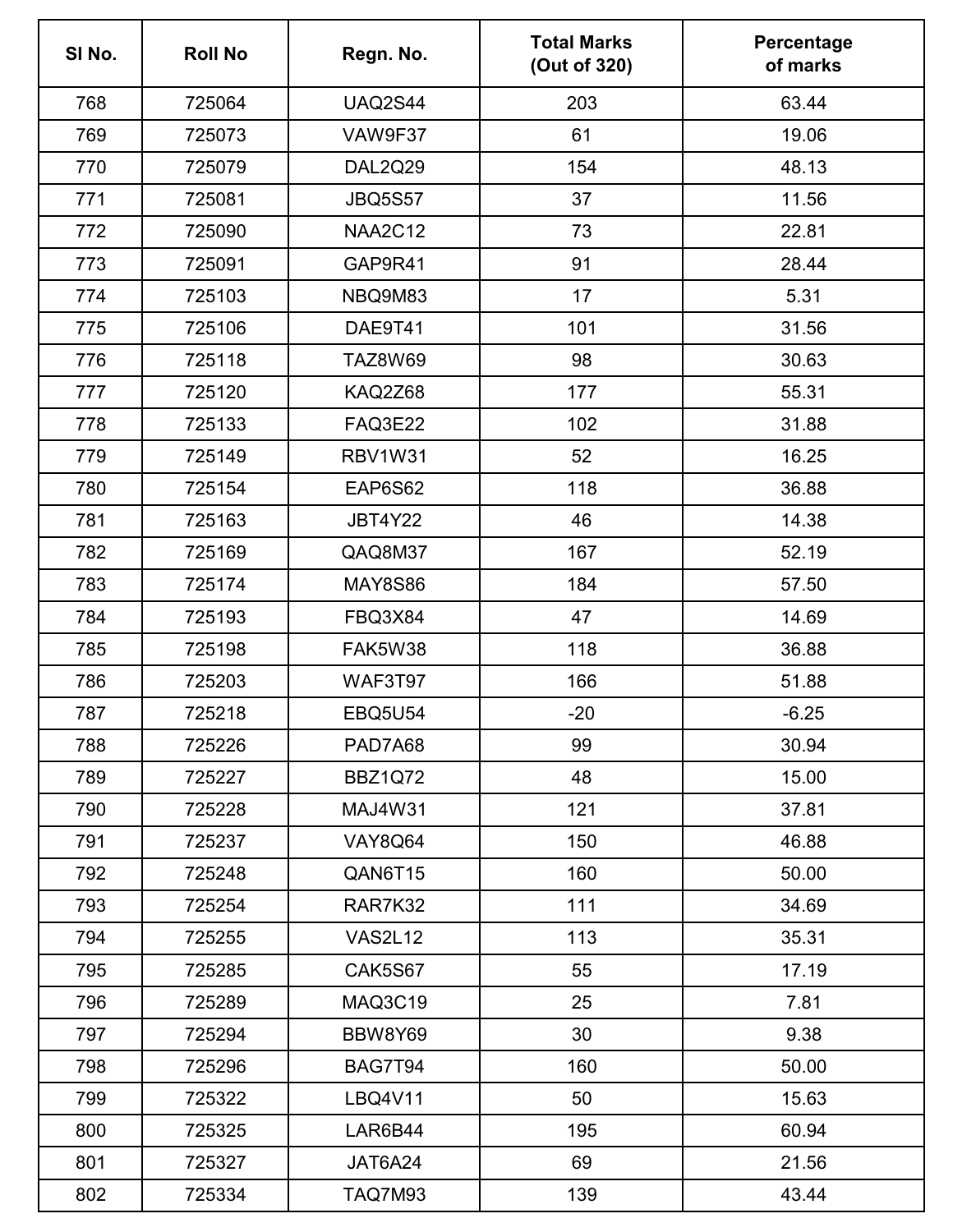| SI No. | <b>Roll No</b> | Regn. No.      | <b>Total Marks</b><br>(Out of 320) | Percentage<br>of marks |
|--------|----------------|----------------|------------------------------------|------------------------|
| 803    | 725336         | WAJ1R39        | 88                                 | 27.50                  |
| 804    | 725337         | BAE7B42        | 172                                | 53.75                  |
| 805    | 725340         | LAZ8A23        | 98                                 | 30.63                  |
| 806    | 725345         | VAW7K19        | 123                                | 38.44                  |
| 807    | 725363         | HAC9G97        | 29                                 | 9.06                   |
| 808    | 725369         | WAK5X76        | 181                                | 56.56                  |
| 809    | 725373         | CAW6F17        | 116                                | 36.25                  |
| 810    | 725377         | MAL3Y69        | 103                                | 32.19                  |
| 811    | 725389         | QAL5E75        | 94                                 | 29.38                  |
| 812    | 725394         | WAL7T58        | 116                                | 36.25                  |
| 813    | 725400         | <b>UAC5L63</b> | 76                                 | 23.75                  |
| 814    | 725403         | SAS7R27        | 184                                | 57.50                  |
| 815    | 725414         | <b>KAP8E85</b> | 67                                 | 20.94                  |
| 816    | 725416         | <b>UBS5F64</b> | 216                                | 67.50                  |
| 817    | 725425         | <b>FAN1F13</b> | 174                                | 54.38                  |
| 818    | 725430         | <b>CAA2S55</b> | 69                                 | 21.56                  |
| 819    | 725433         | WAQ7M45        | 111                                | 34.69                  |
| 820    | 725436         | <b>JAP1S83</b> | 102                                | 31.88                  |
| 821    | 725449         | EAK9U75        | 73                                 | 22.81                  |
| 822    | 725452         | CAZ6L19        | 200                                | 62.50                  |
| 823    | 725455         | <b>BBT7R41</b> | 73                                 | 22.81                  |
| 824    | 725460         | CAB3M47        | 100                                | 31.25                  |
| 825    | 725463         | FAA5F69        | 45                                 | 14.06                  |
| 826    | 725465         | DAL3N43        | 74                                 | 23.13                  |
| 827    | 725466         | <b>RAR5Y85</b> | 100                                | 31.25                  |
| 828    | 725483         | <b>FAX2N93</b> | 85                                 | 26.56                  |
| 829    | 725497         | VAU7H88        | 154                                | 48.13                  |
| 830    | 725510         | DAS5L46        | 104                                | 32.50                  |
| 831    | 725517         | <b>TAY5X14</b> | 65                                 | 20.31                  |
| 832    | 725519         | RAR9Q15        | 114                                | 35.63                  |
| 833    | 725520         | BAA7P13        | 85                                 | 26.56                  |
| 834    | 725521         | <b>NAV1X84</b> | 169                                | 52.81                  |
| 835    | 725530         | <b>WAW1M82</b> | 115                                | 35.94                  |
| 836    | 725548         | <b>TAU7T31</b> | 217                                | 67.81                  |
| 837    | 725566         | <b>PAK5V66</b> | 37                                 | 11.56                  |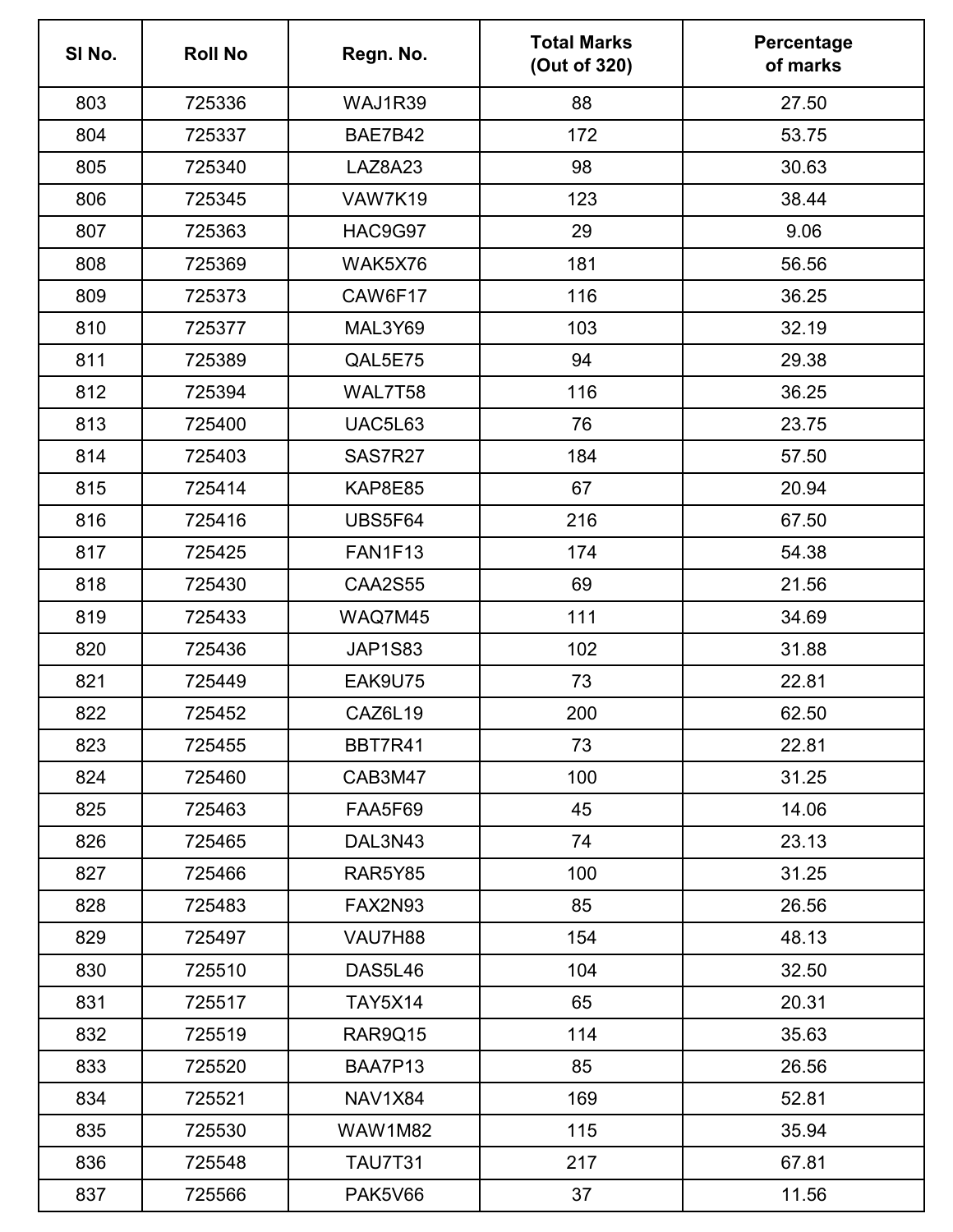| SI No. | <b>Roll No</b> | Regn. No.      | <b>Total Marks</b><br>(Out of 320) | Percentage<br>of marks |
|--------|----------------|----------------|------------------------------------|------------------------|
| 838    | 725572         | FAK5E86        | 42                                 | 13.13                  |
| 839    | 725586         | QBV9D18        | 187                                | 58.44                  |
| 840    | 725596         | LAR6Z27        | 132                                | 41.25                  |
| 841    | 725606         | <b>GBW8E88</b> | 51                                 | 15.94                  |
| 842    | 725631         | JBR7C64        | 155                                | 48.44                  |
| 843    | 725639         | FBP6H39        | 102                                | 31.88                  |
| 844    | 725645         | CAQ8X59        | 105                                | 32.81                  |
| 845    | 725654         | GBP9J79        | 15                                 | 4.69                   |
| 846    | 725657         | NBP6H29        | 122                                | 38.13                  |
| 847    | 725664         | VBT7D16        | 117                                | 36.56                  |
| 848    | 725675         | <b>KAT8L71</b> | 119                                | 37.19                  |
| 849    | 725684         | LAW5H38        | 131                                | 40.94                  |
| 850    | 725687         | <b>PAK5G11</b> | 182                                | 56.88                  |
| 851    | 725688         | <b>NAM3W73</b> | 79                                 | 24.69                  |
| 852    | 725697         | <b>TBQ2P27</b> | 120                                | 37.50                  |
| 853    | 725703         | <b>TAM5B92</b> | 50                                 | 15.63                  |
| 854    | 725705         | QAP2Q67        | 95                                 | 29.69                  |
| 855    | 725711         | LAY2K41        | 116                                | 36.25                  |
| 856    | 725722         | LAZ7K61        | 201                                | 62.81                  |
| 857    | 725735         | <b>DBW5N59</b> | 30                                 | 9.38                   |
| 858    | 725738         | BAP7A49        | 76                                 | 23.75                  |
| 859    | 725752         | LBV4M99        | 108                                | 33.75                  |
| 860    | 725762         | <b>RAP8M22</b> | 82                                 | 25.63                  |
| 861    | 725765         | <b>TAT6N85</b> | 60                                 | 18.75                  |
| 862    | 725771         | MAC6A86        | 144                                | 45.00                  |
| 863    | 725775         | <b>HAX1A24</b> | 190                                | 59.38                  |
| 864    | 725778         | GBR9P67        | 75                                 | 23.44                  |
| 865    | 725791         | <b>JAS5G25</b> | 118                                | 36.88                  |
| 866    | 725793         | EBU9Z32        | 104                                | 32.50                  |
| 867    | 725796         | DAZ5U26        | 50                                 | 15.63                  |
| 868    | 725798         | MBV4L48        | 84                                 | 26.25                  |
| 869    | 725799         | <b>TAX2Z53</b> | 124                                | 38.75                  |
| 870    | 725800         | KBT7W16        | 125                                | 39.06                  |
| 871    | 725820         | <b>HAG7Q92</b> | 157                                | 49.06                  |
| 872    | 725821         | SAL5F42        | 134                                | 41.88                  |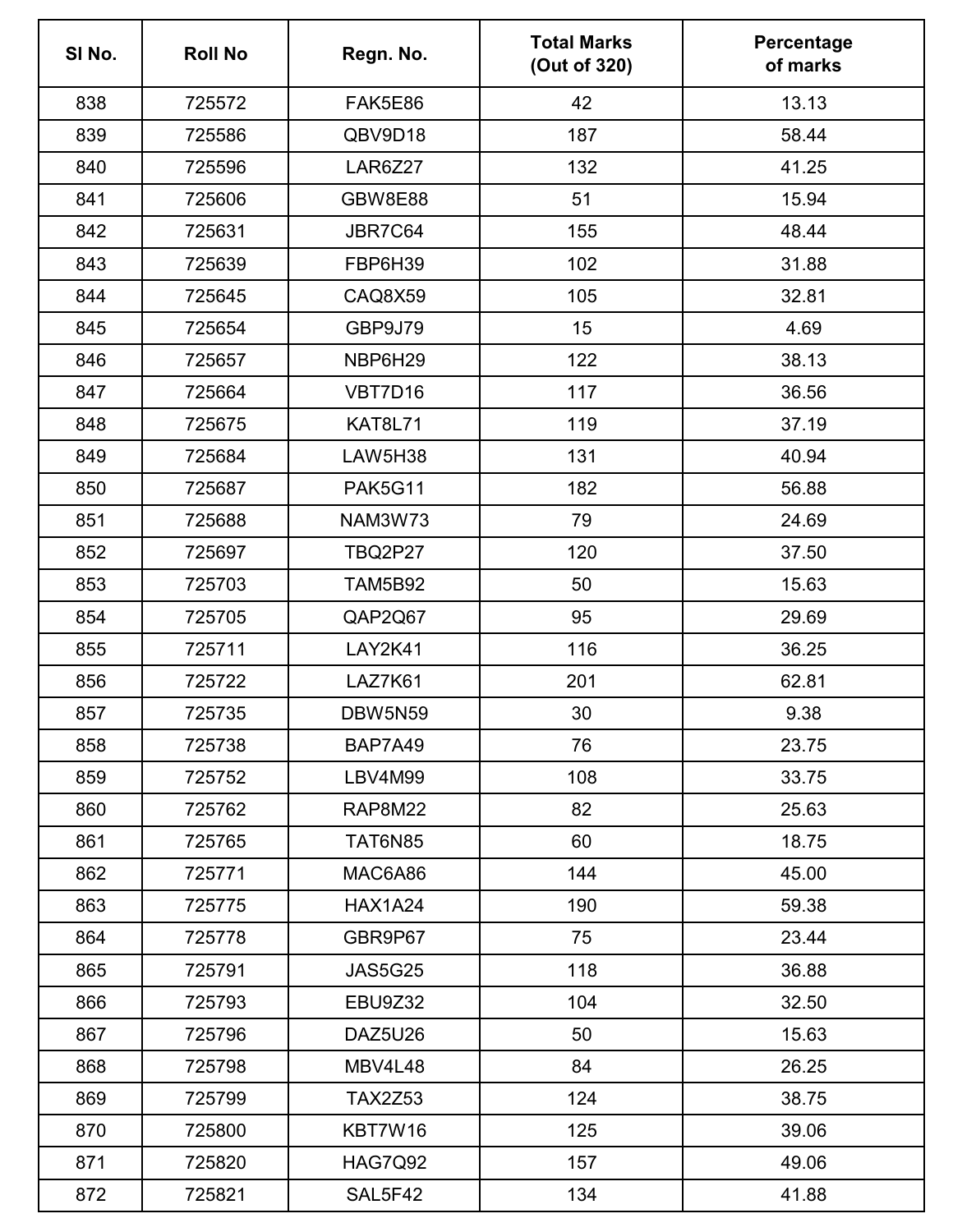| SI No. | <b>Roll No</b> | Regn. No.      | <b>Total Marks</b><br>(Out of 320) | Percentage<br>of marks |
|--------|----------------|----------------|------------------------------------|------------------------|
| 873    | 725825         | <b>JAJ5N11</b> | 47                                 | 14.69                  |
| 874    | 725837         | <b>VAR8L99</b> | 69                                 | 21.56                  |
| 875    | 725841         | <b>PAW1S38</b> | 97                                 | 30.31                  |
| 876    | 725848         | QAZ8L66        | 129                                | 40.31                  |
| 877    | 725850         | <b>CAE4L65</b> | 181                                | 56.56                  |
| 878    | 725860         | VAD6P46        | 119                                | 37.19                  |
| 879    | 725869         | <b>NAY4A51</b> | 98                                 | 30.63                  |
| 880    | 725895         | CAP9K92        | 125                                | 39.06                  |
| 881    | 725898         | <b>FAD2Y12</b> | 100                                | 31.25                  |
| 882    | 725899         | <b>TAV8Z51</b> | 119                                | 37.19                  |
| 883    | 725908         | <b>HAT7Q79</b> | 144                                | 45.00                  |
| 884    | 725911         | RAN9L33        | 180                                | 56.25                  |
| 885    | 725914         | <b>RAQ1V64</b> | 46                                 | 14.38                  |
| 886    | 725919         | WAP7A65        | 165                                | 51.56                  |
| 887    | 725925         | CAL9N51        | 57                                 | 17.81                  |
| 888    | 725938         | MAY6W56        | 129                                | 40.31                  |
| 889    | 725943         | SAF2R52        | 110                                | 34.38                  |
| 890    | 725955         | JAK3M87        | 120                                | 37.50                  |
| 891    | 725958         | <b>DBT8J69</b> | 75                                 | 23.44                  |
| 892    | 725963         | LAU3T95        | 76                                 | 23.75                  |
| 893    | 725969         | <b>WAN5G46</b> | 96                                 | 30.00                  |
| 894    | 725974         | NAR6A98        | 95                                 | 29.69                  |
| 895    | 725978         | MAR6M11        | 79                                 | 24.69                  |
| 896    | 725986         | <b>TAZ8B59</b> | 157                                | 49.06                  |
| 897    | 725988         | RAP2L97        | 209                                | 65.31                  |
| 898    | 725991         | QAB1P28        | 153                                | 47.81                  |
| 899    | 725992         | GBP5A72        | 123                                | 38.44                  |
| 900    | 726000         | GAZ4H98        | 79                                 | 24.69                  |
| 901    | 726009         | EBP5E66        | 66                                 | 20.63                  |
| 902    | 726030         | <b>LAG1Z71</b> | 124                                | 38.75                  |
| 903    | 726034         | <b>HAA8T58</b> | 142                                | 44.38                  |
| 904    | 726041         | JAY4P22        | 182                                | 56.88                  |
| 905    | 726045         | <b>CAU1U97</b> | 100                                | 31.25                  |
| 906    | 726048         | HAP8Z17        | 125                                | 39.06                  |
| 907    | 726056         | MAK2X42        | 144                                | 45.00                  |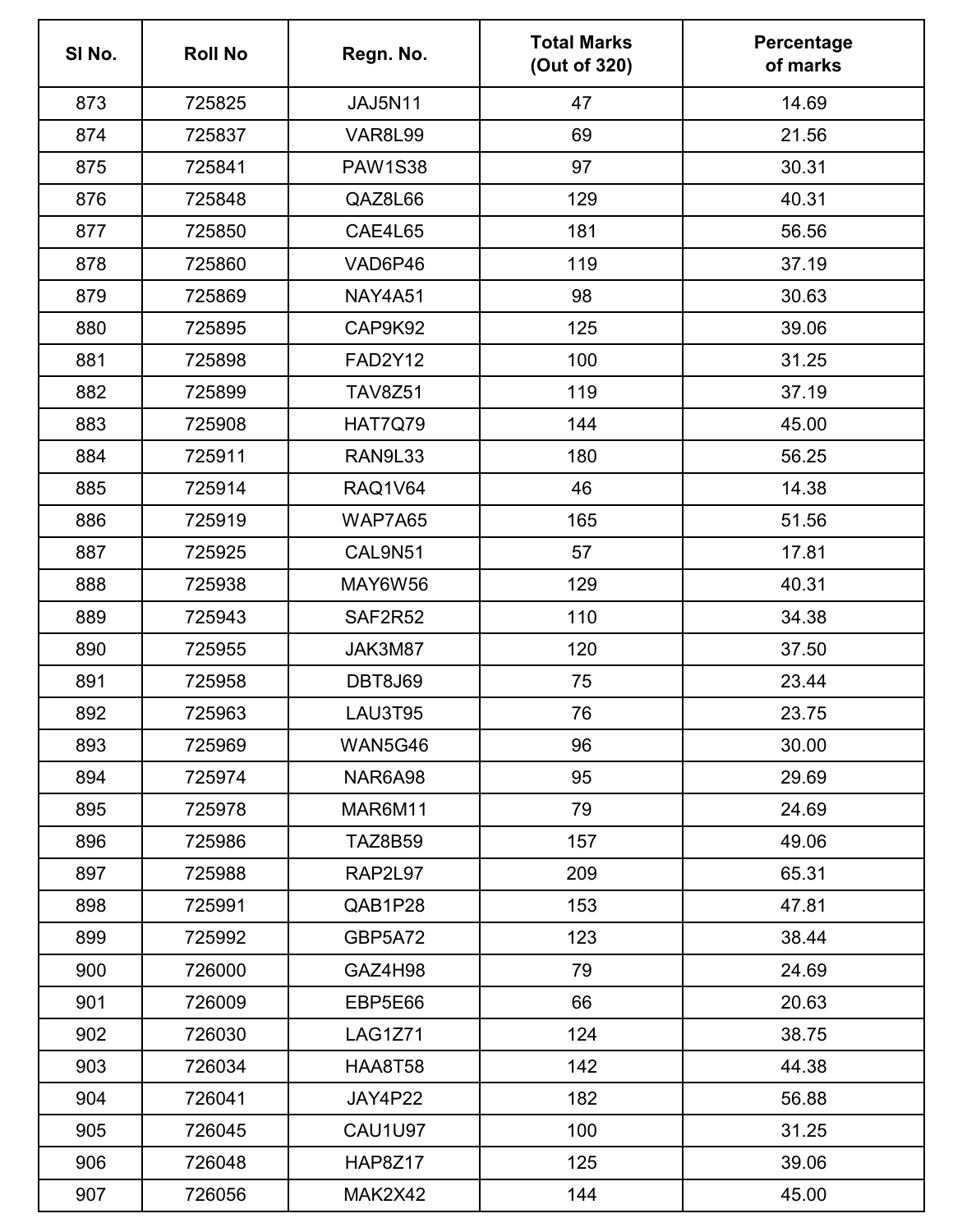| SI No. | <b>Roll No</b> | Regn. No.      | <b>Total Marks</b><br>(Out of 320) | Percentage<br>of marks |
|--------|----------------|----------------|------------------------------------|------------------------|
| 908    | 726067         | <b>NAQ9L92</b> | 193                                | 60.31                  |
| 909    | 726073         | <b>LBZ8Y49</b> | 103                                | 32.19                  |
| 910    | 726074         | BAT6B86        | 121                                | 37.81                  |
| 911    | 726103         | DAJ4Y47        | 208                                | 65.00                  |
| 912    | 726106         | QAJ2P56        | 105                                | 32.81                  |
| 913    | 726110         | <b>GAL8B32</b> | 115                                | 35.94                  |
| 914    | 726124         | HAZ6L68        | 83                                 | 25.94                  |
| 915    | 726130         | QAW7G55        | 77                                 | 24.06                  |
| 916    | 726133         | PAL6M89        | 144                                | 45.00                  |
| 917    | 726138         | WAX6F43        | 60                                 | 18.75                  |
| 918    | 726141         | <b>UAX3X37</b> | 163                                | 50.94                  |
| 919    | 726145         | <b>MAS1E23</b> | 55                                 | 17.19                  |
| 920    | 726154         | UAL9H82        | 118                                | 36.88                  |
| 921    | 726158         | <b>GAX5S55</b> | 104                                | 32.50                  |
| 922    | 726164         | EAJ4D84        | 115                                | 35.94                  |
| 923    | 726170         | MAR1W86        | 121                                | 37.81                  |
| 924    | 726175         | DAK3J12        | 240                                | 75.00                  |
| 925    | 726179         | <b>TAS7B36</b> | 110                                | 34.38                  |
| 926    | 726192         | WAL9Q18        | 110                                | 34.38                  |
| 927    | 726198         | PAZ8N74        | 69                                 | 21.56                  |
| 928    | 726201         | DBP5T38        | 94                                 | 29.38                  |
| 929    | 726209         | KBQ1K15        | 100                                | 31.25                  |
| 930    | 726226         | WAZ5N35        | 95                                 | 29.69                  |
| 931    | 726238         | <b>BAZ5T31</b> | 120                                | 37.50                  |
| 932    | 726243         | DAP6Z77        | 130                                | 40.63                  |
| 933    | 726258         | <b>NAQ5S45</b> | 100                                | 31.25                  |
| 934    | 726273         | RAC7K44        | 164                                | 51.25                  |
| 935    | 726285         | WAX4A98        | 75                                 | 23.44                  |
| 936    | 726291         | <b>HBP5C59</b> | 85                                 | 26.56                  |
| 937    | 726296         | <b>PAL1B93</b> | 157                                | 49.06                  |
| 938    | 726301         | VBR1D74        | 208                                | 65.00                  |
| 939    | 726302         | <b>KAP5S16</b> | 120                                | 37.50                  |
| 940    | 726303         | PAW6B65        | 76                                 | 23.75                  |
| 941    | 726305         | GAM6Z12        | 166                                | 51.88                  |
| 942    | 726313         | MAM9N71        | 87                                 | 27.19                  |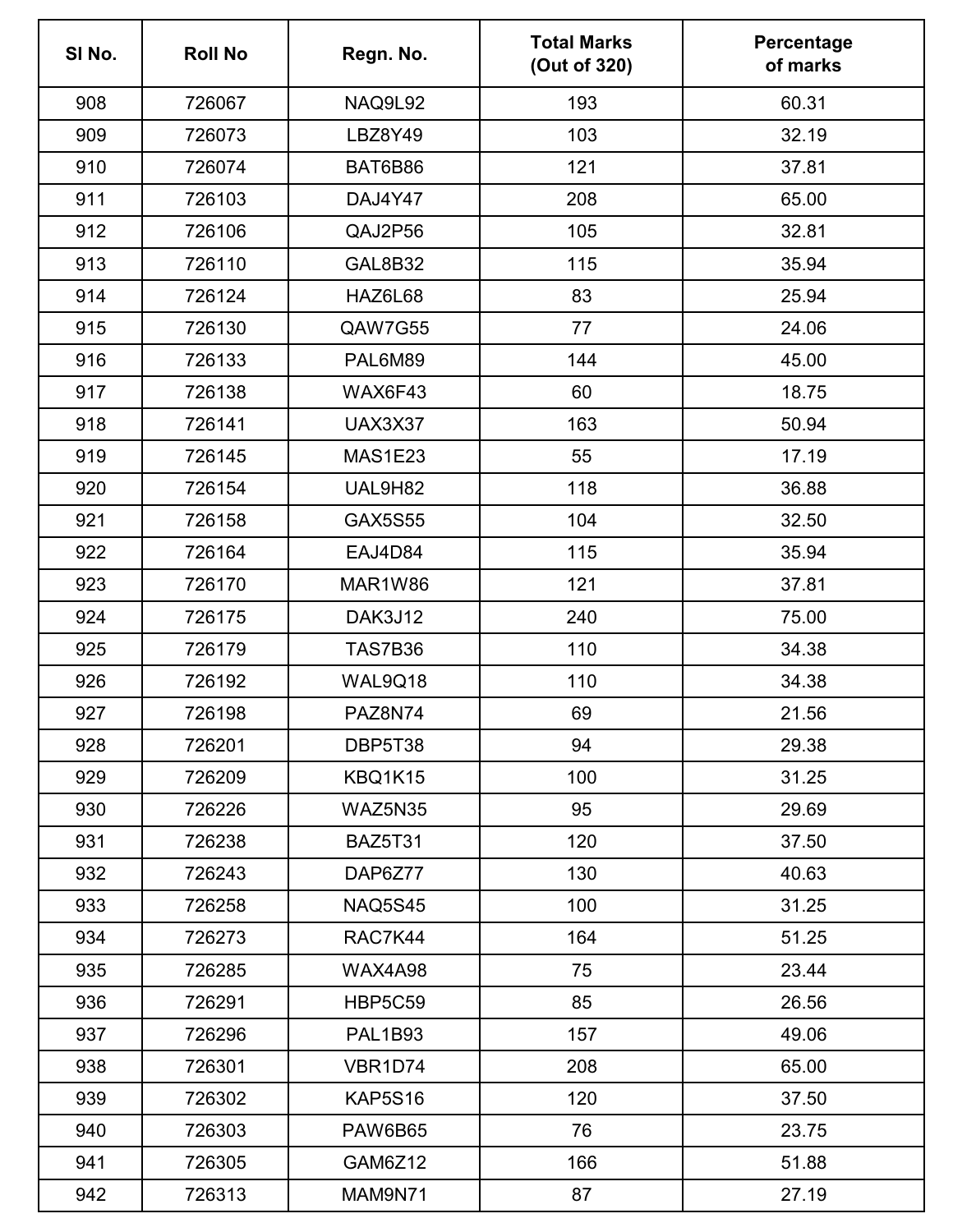| SI No. | <b>Roll No</b> | Regn. No.      | <b>Total Marks</b><br>(Out of 320) | Percentage<br>of marks |
|--------|----------------|----------------|------------------------------------|------------------------|
| 943    | 726329         | <b>TAW8G95</b> | 80                                 | 25.00                  |
| 944    | 726330         | <b>FAQ3S78</b> | 187                                | 58.44                  |
| 945    | 726332         | <b>PAP5X77</b> | 91                                 | 28.44                  |
| 946    | 726335         | <b>PBW4P42</b> | 115                                | 35.94                  |
| 947    | 726347         | <b>UBY1Z29</b> | 159                                | 49.69                  |
| 948    | 726353         | RAD6N12        | 188                                | 58.75                  |
| 949    | 726354         | <b>GAL9V55</b> | 133                                | 41.56                  |
| 950    | 726359         | <b>CBT8S87</b> | 40                                 | 12.50                  |
| 951    | 726384         | KAP7Z94        | 55                                 | 17.19                  |
| 952    | 726393         | <b>NBS5N56</b> | 113                                | 35.31                  |
| 953    | 726402         | KAM9E72        | 71                                 | 22.19                  |
| 954    | 726409         | TAC5P42        | 89                                 | 27.81                  |
| 955    | 726414         | QBT2D21        | 122                                | 38.13                  |
| 956    | 726415         | QAN4J13        | 212                                | 66.25                  |
| 957    | 726417         | RBQ4N13        | 81                                 | 25.31                  |
| 958    | 726422         | <b>FAN1Y79</b> | 68                                 | 21.25                  |
| 959    | 726423         | EAM3R52        | 62                                 | 19.38                  |
| 960    | 726430         | DAY5B17        | 106                                | 33.13                  |
| 961    | 726434         | QAV3Q42        | 145                                | 45.31                  |
| 962    | 726437         | <b>WAT5C97</b> | 210                                | 65.63                  |
| 963    | 726442         | <b>LAE5W42</b> | 74                                 | 23.13                  |
| 964    | 726447         | JAF7Z54        | 74                                 | 23.13                  |
| 965    | 726461         | MAT2L94        | 164                                | 51.25                  |
| 966    | 726473         | <b>EAW5Q75</b> | 88                                 | 27.50                  |
| 967    | 726499         | SAG5D67        | 150                                | 46.88                  |
| 968    | 726502         | <b>FAA2H14</b> | 59                                 | 18.44                  |
| 969    | 726511         | <b>NAX7J14</b> | 161                                | 50.31                  |
| 970    | 726532         | SAL7C91        | 59                                 | 18.44                  |
| 971    | 726534         | <b>TAW4U73</b> | 35                                 | 10.94                  |
| 972    | 726543         | RBQ5K37        | 100                                | 31.25                  |
| 973    | 726560         | DBZ6Z37        | 158                                | 49.38                  |
| 974    | 726563         | <b>HBR3Z61</b> | 68                                 | 21.25                  |
| 975    | 726565         | KAH2Y47        | 103                                | 32.19                  |
| 976    | 726571         | <b>RBS5Z81</b> | 66                                 | 20.63                  |
| 977    | 726573         | WAS2P76        | 119                                | 37.19                  |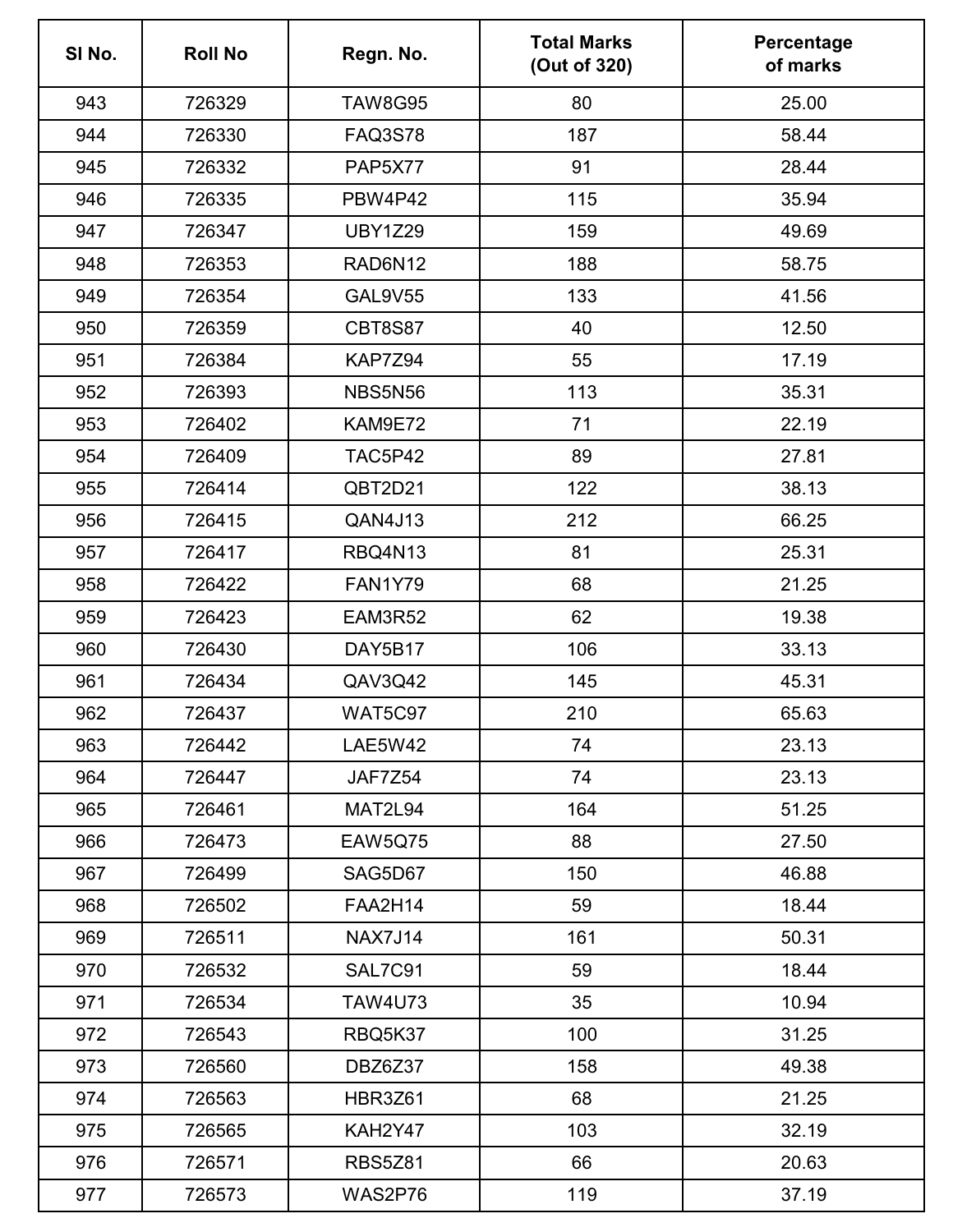| SI No. | <b>Roll No</b> | Regn. No.      | <b>Total Marks</b><br>(Out of 320) | Percentage<br>of marks |
|--------|----------------|----------------|------------------------------------|------------------------|
| 978    | 726574         | RAQ9P89        | 69                                 | 21.56                  |
| 979    | 726576         | JAW9Y97        | 102                                | 31.88                  |
| 980    | 726601         | <b>EAW5A55</b> | 88                                 | 27.50                  |
| 981    | 726609         | NAF5Z53        | 105                                | 32.81                  |
| 982    | 726618         | MAH2K12        | 106                                | 33.13                  |
| 983    | 726632         | VAK2Z68        | 223                                | 69.69                  |
| 984    | 726640         | MAE5W18        | 77                                 | 24.06                  |
| 985    | 726642         | <b>TAK2Y33</b> | 131                                | 40.94                  |
| 986    | 726643         | WAM7F73        | 134                                | 41.88                  |
| 987    | 726672         | <b>CAS7U32</b> | 83                                 | 25.94                  |
| 988    | 726673         | BAT6D18        | 163                                | 50.94                  |
| 989    | 726675         | VAQ4Z67        | 67                                 | 20.94                  |
| 990    | 726683         | <b>FAV3J21</b> | 146                                | 45.63                  |
| 991    | 726687         | BAY9K26        | 60                                 | 18.75                  |
| 992    | 726692         | DAQ6A94        | 121                                | 37.81                  |
| 993    | 726694         | JAW2P34        | 140                                | 43.75                  |
| 994    | 726709         | KAM5N23        | 100                                | 31.25                  |
| 995    | 726712         | <b>SAV4U54</b> | 39                                 | 12.19                  |
| 996    | 726719         | MAL4B23        | 179                                | 55.94                  |
| 997    | 726730         | <b>GAS8N22</b> | 183                                | 57.19                  |
| 998    | 726747         | <b>KAT4U97</b> | 90                                 | 28.13                  |
| 999    | 726749         | WAK3Z25        | 38                                 | 11.88                  |
| 1000   | 726751         | MAK2Z73        | 99                                 | 30.94                  |
| 1001   | 726755         | QAG8S97        | 201                                | 62.81                  |
| 1002   | 726770         | RAP7Q53        | 68                                 | 21.25                  |
| 1003   | 726771         | <b>VAY8W81</b> | 91                                 | 28.44                  |
| 1004   | 726772         | RAV5D67        | 182                                | 56.88                  |
| 1005   | 726774         | JBR9Q97        | 58                                 | 18.13                  |
| 1006   | 726776         | FBP7F34        | 110                                | 34.38                  |
| 1007   | 726798         | <b>SAQ3V48</b> | 105                                | 32.81                  |
| 1008   | 726812         | BAB9Y54        | 106                                | 33.13                  |
| 1009   | 726828         | <b>UAK6S23</b> | 120                                | 37.50                  |
| 1010   | 726834         | UAW9K77        | 48                                 | 15.00                  |
| 1011   | 726835         | EAU9X41        | 121                                | 37.81                  |
| 1012   | 726840         | <b>FAP2E42</b> | 190                                | 59.38                  |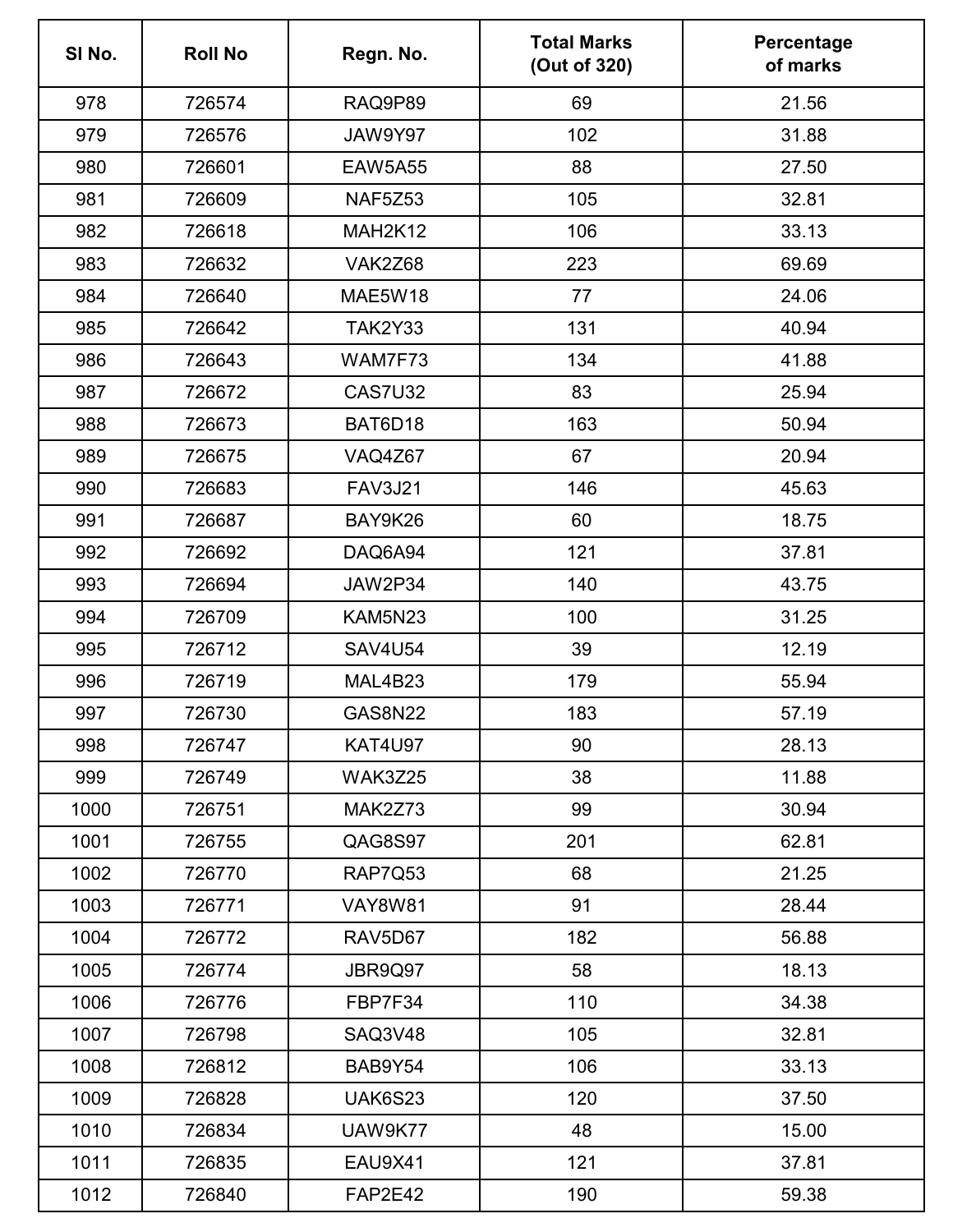| SI No. | <b>Roll No</b> | Regn. No.      | <b>Total Marks</b><br>(Out of 320) | Percentage<br>of marks |
|--------|----------------|----------------|------------------------------------|------------------------|
| 1013   | 726855         | LBZ2B32        | 94                                 | 29.38                  |
| 1014   | 726860         | <b>LAJ5N43</b> | 137                                | 42.81                  |
| 1015   | 726872         | <b>EAT2P63</b> | 93                                 | 29.06                  |
| 1016   | 726873         | MAC2R57        | 71                                 | 22.19                  |
| 1017   | 726875         | RAQ2A37        | 80                                 | 25.00                  |
| 1018   | 726885         | <b>KAX5T17</b> | 174                                | 54.38                  |
| 1019   | 726890         | <b>VBQ4B11</b> | 88                                 | 27.50                  |
| 1020   | 726896         | GAQ7D51        | 203                                | 63.44                  |
| 1021   | 726901         | <b>TAL1R53</b> | 94                                 | 29.38                  |
| 1022   | 726908         | <b>PAP1N41</b> | 103                                | 32.19                  |
| 1023   | 726920         | QAM2R64        | 33                                 | 10.31                  |
| 1024   | 726925         | <b>NAE7J76</b> | 135                                | 42.19                  |
| 1025   | 726926         | <b>PAW2K24</b> | 105                                | 32.81                  |
| 1026   | 726927         | QBY9Y69        | 204                                | 63.75                  |
| 1027   | 726940         | KAG1K89        | 109                                | 34.06                  |
| 1028   | 726953         | <b>TAU8J19</b> | 100                                | 31.25                  |
| 1029   | 726968         | <b>FAS3U59</b> | 85                                 | 26.56                  |
| 1030   | 726970         | FAM1P14        | 40                                 | 12.50                  |
| 1031   | 726977         | <b>WAS5V16</b> | 72                                 | 22.50                  |
| 1032   | 726978         | LAB1Z63        | 232                                | 72.50                  |
| 1033   | 726986         | SAL8E68        | 41                                 | 12.81                  |
| 1034   | 726992         | <b>LAZ2U72</b> | 112                                | 35.00                  |
| 1035   | 726993         | <b>VAW2N87</b> | 151                                | 47.19                  |
| 1036   | 726998         | EAC8P86        | 211                                | 65.94                  |
| 1037   | 726999         | CAQ1V46        | 95                                 | 29.69                  |
| 1038   | 727000         | SBP5E49        | 122                                | 38.13                  |
| 1039   | 727004         | <b>RAS6M65</b> | 69                                 | 21.56                  |
| 1040   | 727005         | RAD8N33        | 118                                | 36.88                  |
| 1041   | 727021         | <b>EBX1J98</b> | 154                                | 48.13                  |
| 1042   | 727033         | KAV5K71        | 100                                | 31.25                  |
| 1043   | 727044         | LAZ3J79        | 80                                 | 25.00                  |
| 1044   | 727045         | CAV2K48        | 75                                 | 23.44                  |
| 1045   | 727049         | <b>KAW1M13</b> | 170                                | 53.13                  |
| 1046   | 727052         | EAS2N88        | 128                                | 40.00                  |
| 1047   | 727060         | MAP6G78        | 92                                 | 28.75                  |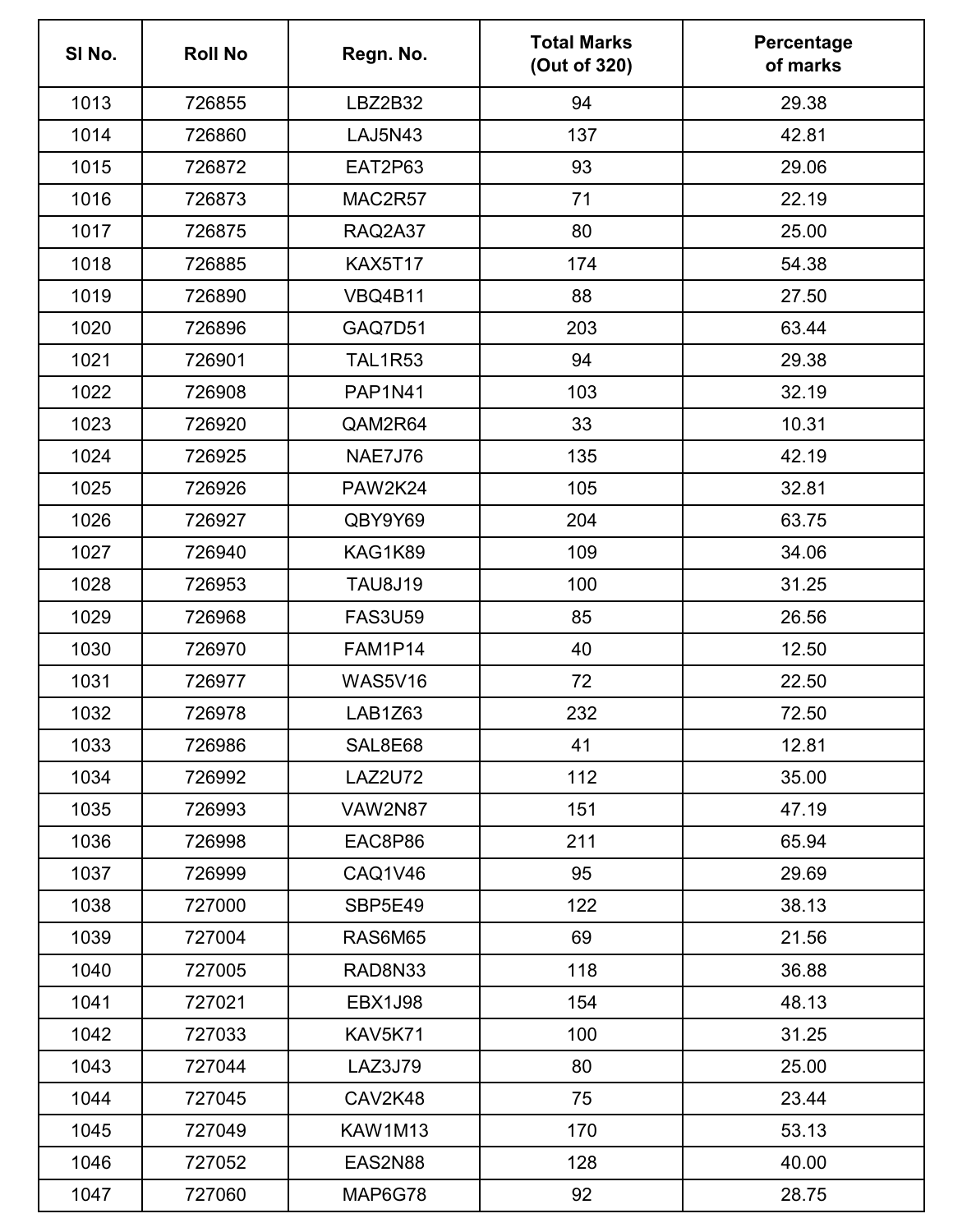| SI No. | <b>Roll No</b> | Regn. No.      | <b>Total Marks</b><br>(Out of 320) | Percentage<br>of marks |
|--------|----------------|----------------|------------------------------------|------------------------|
| 1048   | 727073         | QBR2T18        | 108                                | 33.75                  |
| 1049   | 727078         | HAY5F76        | 136                                | 42.50                  |
| 1050   | 727079         | MAM8P42        | 105                                | 32.81                  |
| 1051   | 727081         | <b>FAC4A76</b> | 64                                 | 20.00                  |
| 1052   | 727091         | <b>LBV3Q74</b> | 161                                | 50.31                  |
| 1053   | 727092         | <b>LBT1Z62</b> | 46                                 | 14.38                  |
| 1054   | 727096         | <b>UAW6K12</b> | 99                                 | 30.94                  |
| 1055   | 727101         | VBR1P71        | 34                                 | 10.63                  |
| 1056   | 727105         | <b>GAL2J69</b> | 119                                | 37.19                  |
| 1057   | 727106         | DBP6M46        | 70                                 | 21.88                  |
| 1058   | 727107         | <b>EAM4N61</b> | 142                                | 44.38                  |
| 1059   | 727113         | <b>UBR3S97</b> | 74                                 | 23.13                  |
| 1060   | 727117         | BAK7T53        | 97                                 | 30.31                  |
| 1061   | 727121         | <b>TBR4Q15</b> | 64                                 | 20.00                  |
| 1062   | 727139         | <b>MAT5U41</b> | 163                                | 50.94                  |
| 1063   | 727146         | <b>VAM1J97</b> | 56                                 | 17.50                  |
| 1064   | 727153         | <b>PAW2V71</b> | 138                                | 43.13                  |
| 1065   | 727159         | SAP2M27        | 81                                 | 25.31                  |
| 1066   | 727163         | <b>UBX3N53</b> | 145                                | 45.31                  |
| 1067   | 727169         | LAK7Z83        | 58                                 | 18.13                  |
| 1068   | 727173         | <b>NAZ8U19</b> | 156                                | 48.75                  |
| 1069   | 727180         | <b>WBS2B87</b> | 143                                | 44.69                  |
| 1070   | 727182         | NAL5Q13        | 35                                 | 10.94                  |
| 1071   | 727183         | PAA9E84        | 94                                 | 29.38                  |
| 1072   | 727186         | WAQ9Z63        | 52                                 | 16.25                  |
| 1073   | 727192         | <b>WAF8S32</b> | 170                                | 53.13                  |
| 1074   | 727193         | DBW9Y19        | 85                                 | 26.56                  |
| 1075   | 727205         | VAC1A17        | 173                                | 54.06                  |
| 1076   | 727227         | <b>EBS8A57</b> | 171                                | 53.44                  |
| 1077   | 727237         | MAL5D36        | 55                                 | 17.19                  |
| 1078   | 727251         | NBP5G99        | 103                                | 32.19                  |
| 1079   | 727259         | DAT8L65        | 38                                 | 11.88                  |
| 1080   | 727270         | JAP8S98        | 100                                | 31.25                  |
| 1081   | 727275         | DBP5T63        | 90                                 | 28.13                  |
| 1082   | 727277         | PAS2K78        | 77                                 | 24.06                  |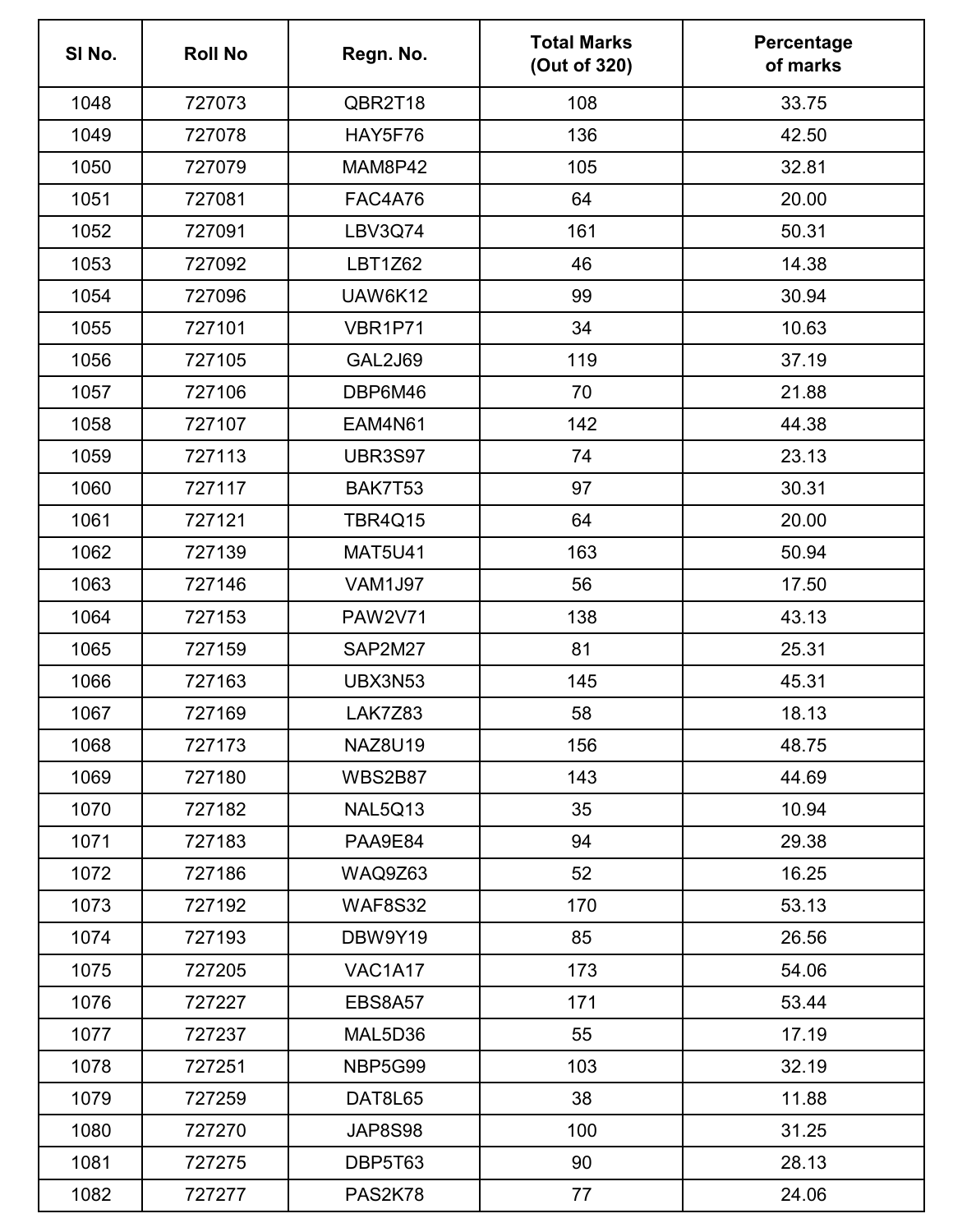| SI No. | <b>Roll No</b> | Regn. No.      | <b>Total Marks</b><br>(Out of 320) | Percentage<br>of marks |
|--------|----------------|----------------|------------------------------------|------------------------|
| 1083   | 727286         | <b>TBU2J87</b> | 108                                | 33.75                  |
| 1084   | 727287         | <b>NAZ6J42</b> | 30                                 | 9.38                   |
| 1085   | 727289         | JAB4V48        | 150                                | 46.88                  |
| 1086   | 727293         | RAV5R98        | 94                                 | 29.38                  |
| 1087   | 727295         | <b>JBW5L24</b> | 113                                | 35.31                  |
| 1088   | 727302         | LBR2P79        | 60                                 | 18.75                  |
| 1089   | 727314         | DAA4G43        | 138                                | 43.13                  |
| 1090   | 727319         | NAZ2D53        | 80                                 | 25.00                  |
| 1091   | 727325         | BAR3P82        | 175                                | 54.69                  |
| 1092   | 727335         | VBT3N87        | 38                                 | 11.88                  |
| 1093   | 727340         | <b>KAU5T19</b> | 65                                 | 20.31                  |
| 1094   | 727341         | SAV6P64        | 153                                | 47.81                  |
| 1095   | 727342         | KAM2H66        | 81                                 | 25.31                  |
| 1096   | 727345         | <b>MAY1K79</b> | 72                                 | 22.50                  |
| 1097   | 727352         | RAD6T36        | 235                                | 73.44                  |
| 1098   | 727369         | <b>NAZ1T47</b> | 175                                | 54.69                  |
| 1099   | 727371         | KAW9Z44        | 58                                 | 18.13                  |
| 1100   | 727376         | <b>FAW2J94</b> | 57                                 | 17.81                  |
| 1101   | 727396         | VAM6H34        | 111                                | 34.69                  |
| 1102   | 727397         | WAB1M95        | 176                                | 55.00                  |
| 1103   | 727400         | QAS6P68        | 105                                | 32.81                  |
| 1104   | 727405         | <b>DAU3S29</b> | 104                                | 32.50                  |
| 1105   | 727426         | EBP6P19        | 147                                | 45.94                  |
| 1106   | 727428         | <b>WAA7V26</b> | 154                                | 48.13                  |
| 1107   | 727448         | MAK8G49        | 128                                | 40.00                  |
| 1108   | 727450         | <b>TBW2R45</b> | 119                                | 37.19                  |
| 1109   | 727452         | FAK7T64        | 62                                 | 19.38                  |
| 1110   | 727458         | SAQ7K68        | 102                                | 31.88                  |
| 1111   | 727461         | <b>EAS1R52</b> | 116                                | 36.25                  |
| 1112   | 727478         | <b>TAV3E13</b> | 66                                 | 20.63                  |
| 1113   | 727492         | <b>FAG5A14</b> | 10 <sup>°</sup>                    | 3.13                   |
| 1114   | 727507         | <b>FAJ8F73</b> | 100                                | 31.25                  |
| 1115   | 727508         | <b>BAU1Q83</b> | 38                                 | 11.88                  |
| 1116   | 727519         | <b>JAS4L98</b> | 93                                 | 29.06                  |
| 1117   | 727532         | KAQ6X97        | 26                                 | 8.13                   |